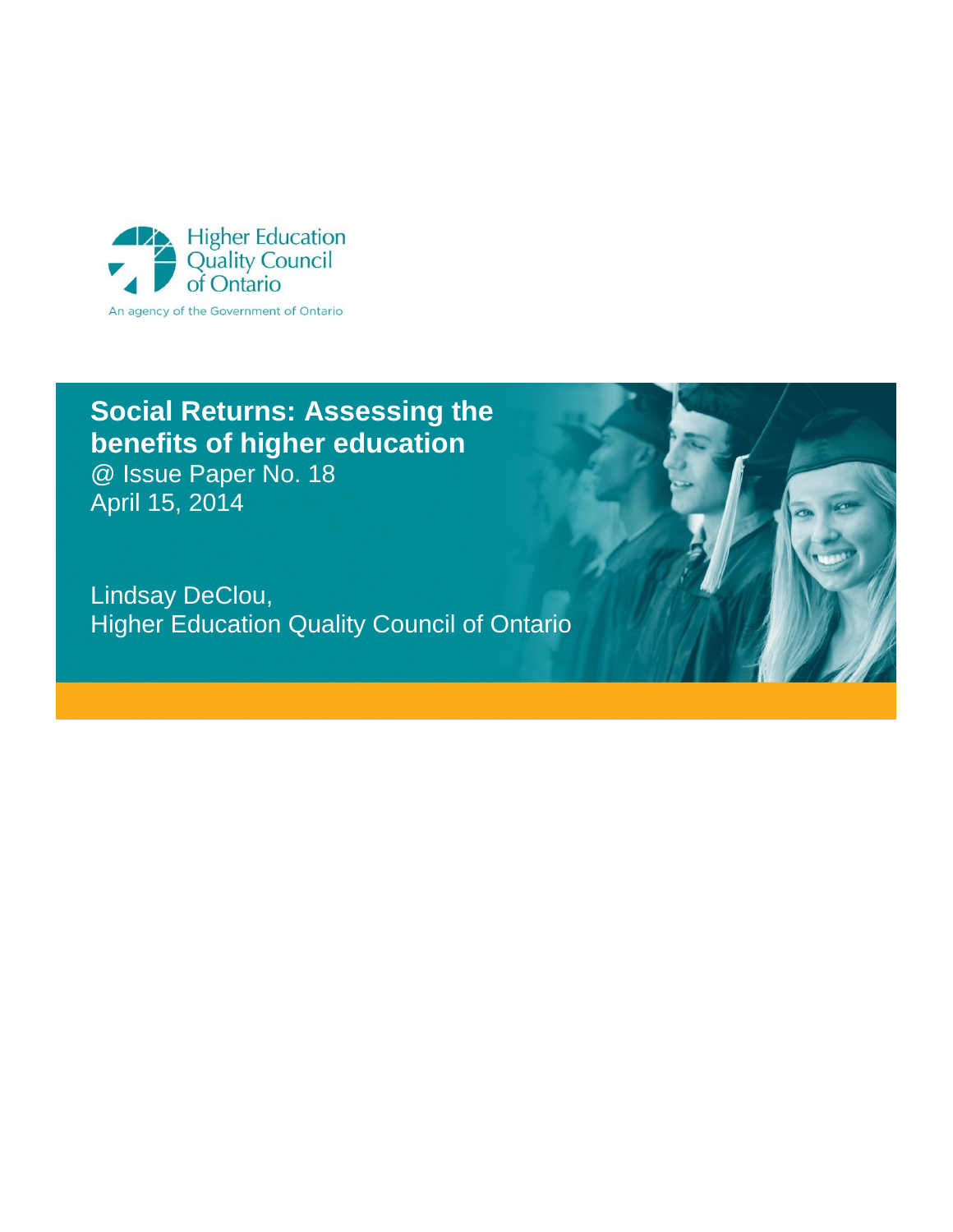## Published by

# **The Higher Education Quality Council of Ontario**

1 Yonge Street, Suite 2402 Toronto, ON Canada, M5E 1E5

| Phone:  | (416) 212-3893 |
|---------|----------------|
| Fax:    | (416) 212-3899 |
| Web:    | www.heqco.ca   |
| E-mail: | info@heqco.ca  |

**Cite this publication in the following format:**

DeClou, L. (2014). *Social Returns: Assessing the benefits of higher education.* Toronto: Higher Education Quality Council of Ontario.



The opinions expressed in this research document are those of the authors and do not necessarily represent the views or official policies of the Higher Education Quality Council of Ontario or other agencies or organizations that may have provided support, financial or otherwise, for this project. © Queen's Printer for Ontario, 2014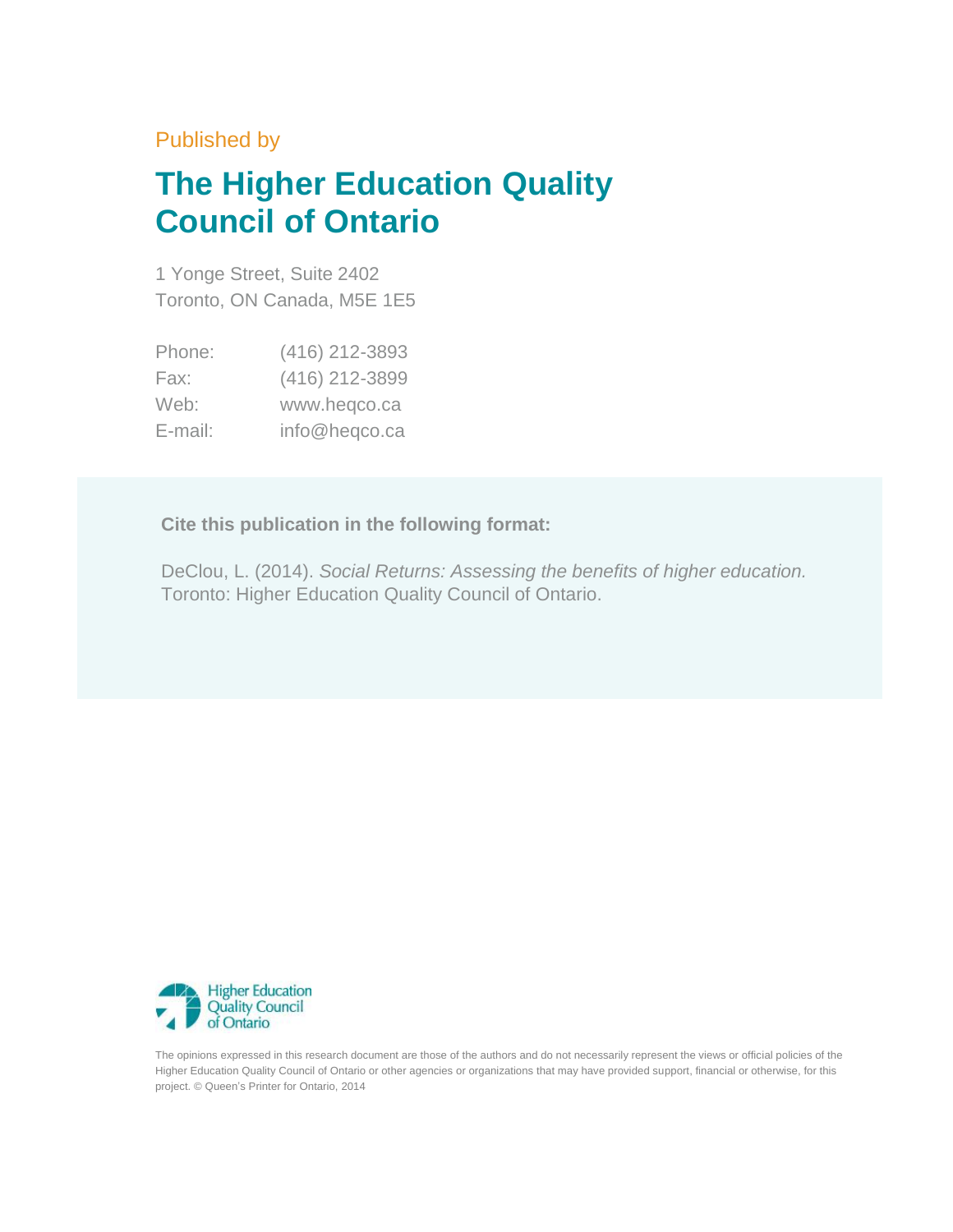# **Table of Contents**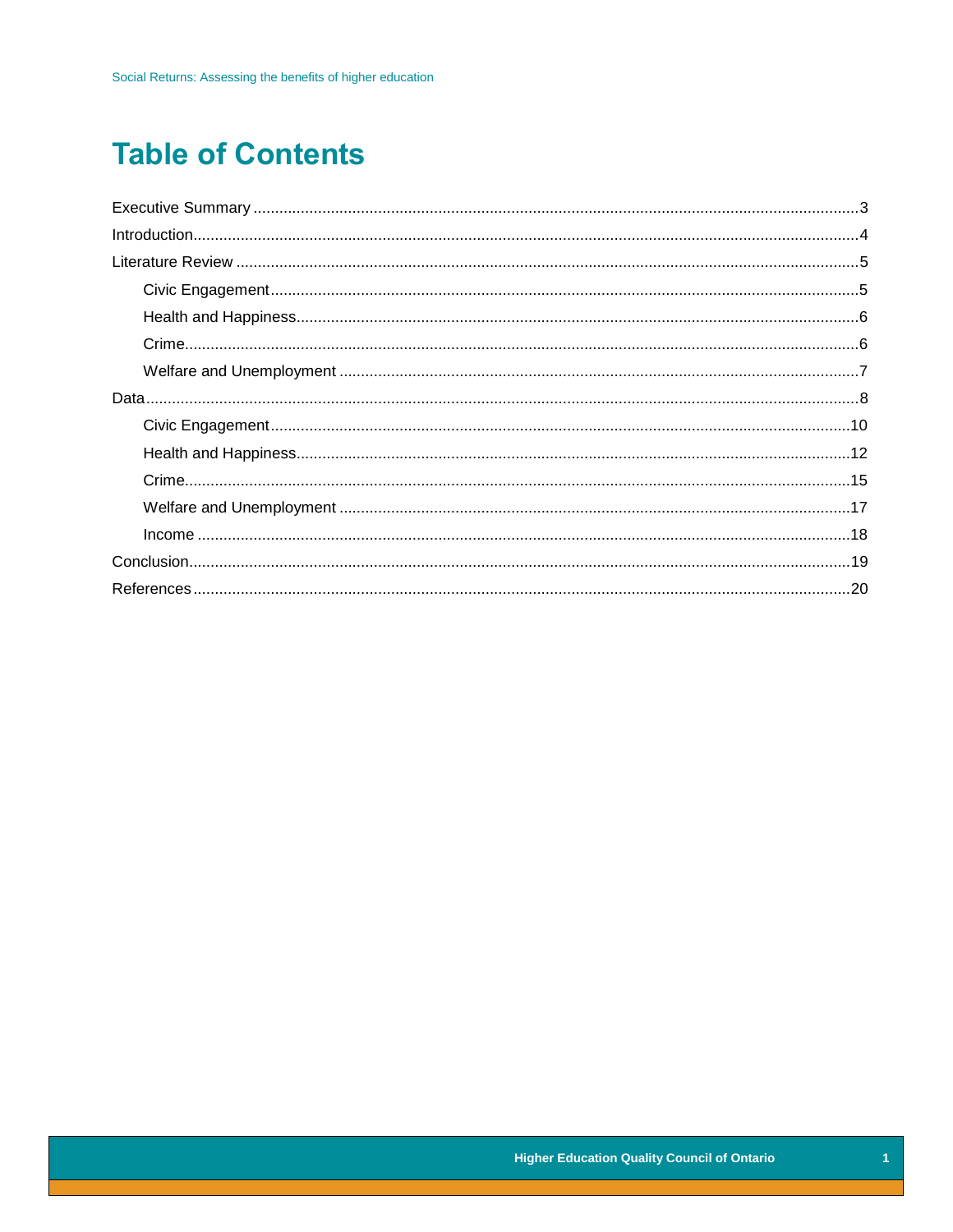# **List of Figures**

| Figure 2: Unemployment Rate by Level of Education (aged 25-64 years), 2002-2012 17     |  |
|----------------------------------------------------------------------------------------|--|
| Figure 3: Median Earnings for Full-Year, Full-Time Earners by Educational Attainment18 |  |
| (aged 25-64 years), 2005                                                               |  |

## **List of Tables**

| Table 2: Charitable Giving by Level of Education, Household Income \$60,000-<\$100,000 11 |  |
|-------------------------------------------------------------------------------------------|--|
|                                                                                           |  |
|                                                                                           |  |
|                                                                                           |  |
|                                                                                           |  |
|                                                                                           |  |
|                                                                                           |  |
|                                                                                           |  |
|                                                                                           |  |
|                                                                                           |  |
|                                                                                           |  |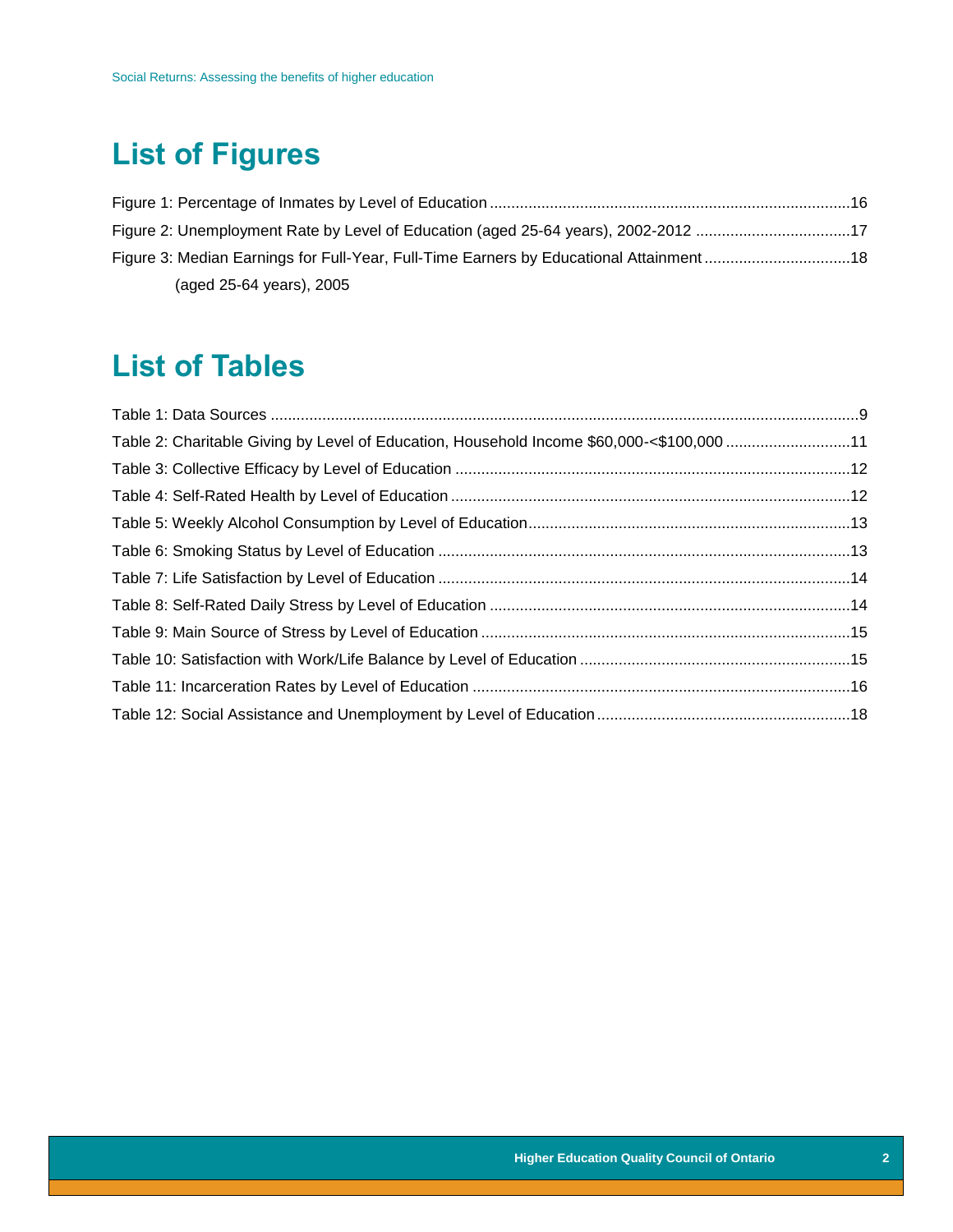## <span id="page-4-0"></span>**Executive Summary**

While discussions on the value of education often focus on economic gains, the social returns to education are vast and can be reaped at both the individual level (e.g., better health) and societal level (e.g., lower crime rates).

Based on a combination of new and existing analyses, this paper explores the individual benefits and disadvantages associated with education, focusing on civic engagement; health/happiness; crime; and welfare/unemployment. The findings clearly suggest that investing in education has both individual and social benefits. While no causal link can be made between level of education and the returns examined, it is evident that those with some form of postsecondary education (PSE) often fare better than those with no more than a high school education.

For example, in terms of civic engagement, university graduates are more likely than high school graduates to volunteer and donate money. Higher levels of education also increase the likelihood of voting and other forms of political participation. In terms of health and happiness, university graduates tend to rate their physical and mental health higher than those with fewer years of education and are also less likely to smoke. Finally, happiness and life satisfaction also tend to increase with education.

Educated individuals are less likely to be incarcerated, most notably when comparing high school graduates with those who did not graduate. With that said, certain types of crime are more prevalent among certain populations and individuals with higher levels of education are more likely to commit white collar crimes. Finally, those with more education have lower unemployment rates and fared better during the most recent economic recession. They were less likely to require social assistance and had shorter welfare spells, especially for women.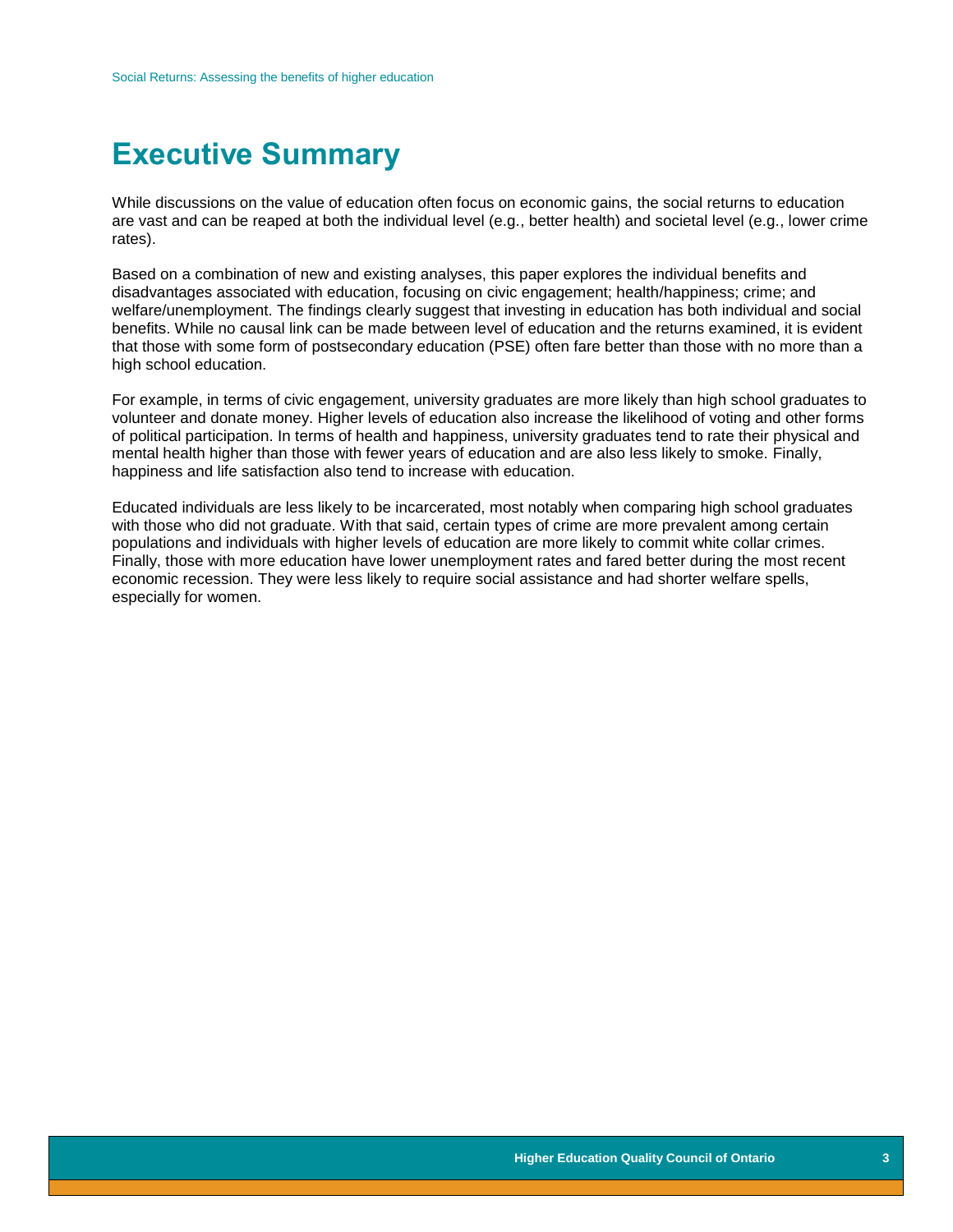## <span id="page-5-0"></span>**Introduction**

In the spring of 2013, the Higher Education Quality Council of Ontario released a report that assessed the [performance of Ontario's higher education sector.](http://heqco.ca/en-ca/research/performanceindicators/Pages/default.aspx) This report explored four domains, including the social impact of higher education. This @Issue paper delves further into the concept of social impact by examining the social returns associated with higher education.

When assessing the benefits of higher education, attention is often placed on economic returns. While it is true that jobs requiring higher levels of education often yield higher earnings and that salary tends to increase together with level of education, there is more to the story. Social returns can be considered another payoff of higher education and refer to returns that can be reaped at both the individual and societal level but that are rarely measured in monetary terms.

There are two broad ways of understanding social returns. First, they have been defined as "positive (or possibly negative) consequences that accrue to individuals other than the individual or family making the decision about how much schooling to acquire" (Riddell, 2004, p. 1). An example of this would be lower crime rates: as the level of education of a society increases, the incidence of crime decreases. Lower crime rates benefit the community at large, not just the individual or family involved in the decision about schooling. Thus, education is thought to provide a social return at the societal level, rather than merely at the individual or family level.

Another way of conceiving social returns is presented by Oreopoulos and Salvanes (2011), who note that "schooling generates many experiences and affects multiple dimensions of skill that, in turn, may affect central aspects of individuals' lives both in and outside the labour market" (p. 159). A good example of this type of social return, which can also be considered an economic return, is found in the lower unemployment rates associated with higher levels of education. At the individual level, lower unemployment rates not only mean a decreased likelihood of being unemployed and potentially having to collect welfare, but they also have health implications. For example, a relationship has been shown to exist between unemployment and lower self-perceptions, as well as depression (Sheeran, Abrams & Orbell, 1995).

While the focus of this report is on social returns to the individual, the findings presented also point to social returns at the societal level. For example, increased charitable giving by those with higher levels of education has clear positive consequences for individuals in need but who are not involved in the education decisionmaking process. Having a greater proportion of citizens participate in politics and civil society also implies a social return at the societal level as one can assume that the greater the proportions of individuals who vote, the more likely their interests are to be represented in government. While this report does not consider the relationship between education and productivity, or the increases in personal earnings resulting from education more generally, these too have social repercussions. For example, they result in increased tax revenue and likely better or additional social programs (Davies, 2002).

A broad range of measures has been examined in the literature with respect to social returns to education (e.g., civic engagement, crime, health, happiness, environment, family, tax and transfer effects, social cohesion and social well-being, lifelong learning, and welfare and unemployment). However, this paper will focus on the social returns with the greatest amount of research or that are most applicable to Canada. Four areas have been identified as being relevant to the discussion of social returns in the Canadian context: 1) civic engagement, 2) health and happiness, 3) crime, and 4) welfare and unemployment. While an effort was made to highlight research that draws on Canadian data, the dearth of research in these areas led to a broader review of literature drawing data from Canada, the United States and the United Kingdom.

Finally, we close with a point of clarification before proceeding. Research on the social returns associated with education struggles to identify causal relationships. While some studies have attempted to go beyond correlation, the analyses have often been met with considerable resistance. Demonstrating causality is a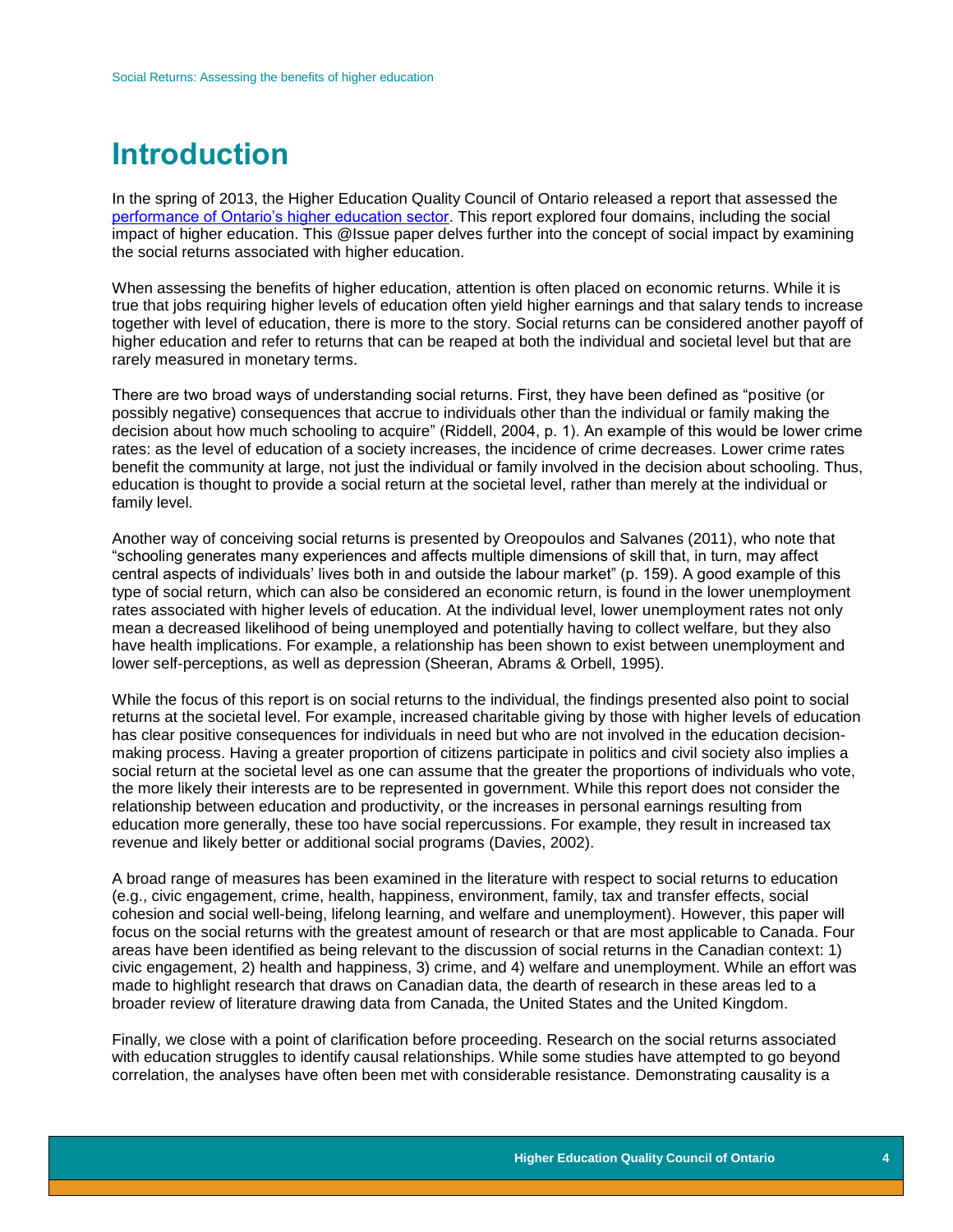difficult task for many researchers, especially when dealing with complex systems like societies, where the sheer number of variables involved in a given process can be so great as to make it nearly impossible to take them all into account. Furthermore, as Michalos (2007) emphasizes, understanding how any two variables, such as education and happiness, interact will often depend on how these terms are defined and operationalized. Ultimately, the lack of causal relationships is not unique to the analysis of the social returns of education but rather points to a reality of complex sociological research. As a result, the lack of causational relationships should not exclude social returns from consideration in policy making. Instead, this paper underscores the importance of taking into account social returns when making individual and policy-level decisions about higher education.

This @Issue paper is organized into three sections. The first provides an overview of selected literature and empirical research on social returns. The second outlines data sources relevant to this investigation and draws on them to present analyses of the four types of social returns considered in this paper, and the conclusion summarizes the key findings.

## <span id="page-6-0"></span>**Literature Review**

The literature review and the analyses focus on four areas that are either most commonly observed in the relevant literature or most applicable to Canadian society. While each area of interest is presented separately, this should not discount their interconnectedness.

## <span id="page-6-1"></span>**Civic Engagement**

While a range of aspects could be included under the broad heading of civic engagement, there are a few that stand out in the literature. Commonly used measures of civic engagement include voting, charitable giving and volunteering. These are not only good measures of civic engagement but are also variables that are easy to populate, and thus commonly appear in surveys.

A positive association between education and voting has been reported by a number of researchers (e.g., Pallas, 2001; Dee, 2004; Milligan, Moretti & Oreopoulos, 2004; Riddell, 2004; Curtis et al., 2008; Higher Education Quality Council of Ontario, 2013), suggesting that those with higher levels of education are more likely to vote. This does not imply that attaining additional educational credentials causes individuals to vote, but rather that there is a positive correlation between the two.

Despite the difficulty in demonstrating causality, some researchers have attempted to do so. Research by Milligan et al. (2004) and Dee (2004) uses instrumental variables to provide evidence of a causal relationship between education and voting. While the researchers' interests lay primarily at the secondary school level, positive associations were also found at the postsecondary level.

Volunteering and charitable giving, other commonly referenced measures of civic engagement, are also positively associated with education (e.g., Owens, 2004; Riddell, 2004; Hout, 2012). Wolfe and Zuvekas (1997) identify studies dating back to the 1970s that have demonstrated a positive association between education and charitable giving, measured both in time (volunteering) and money. One might question the association between increased monetary charitable giving and education given the positive relationship between education and earnings. However, even after controlling for income, Hodgkinson and Weitzman (1988) provide evidence that postsecondary graduates donated a significantly larger proportion of their income to charity than did high school graduates.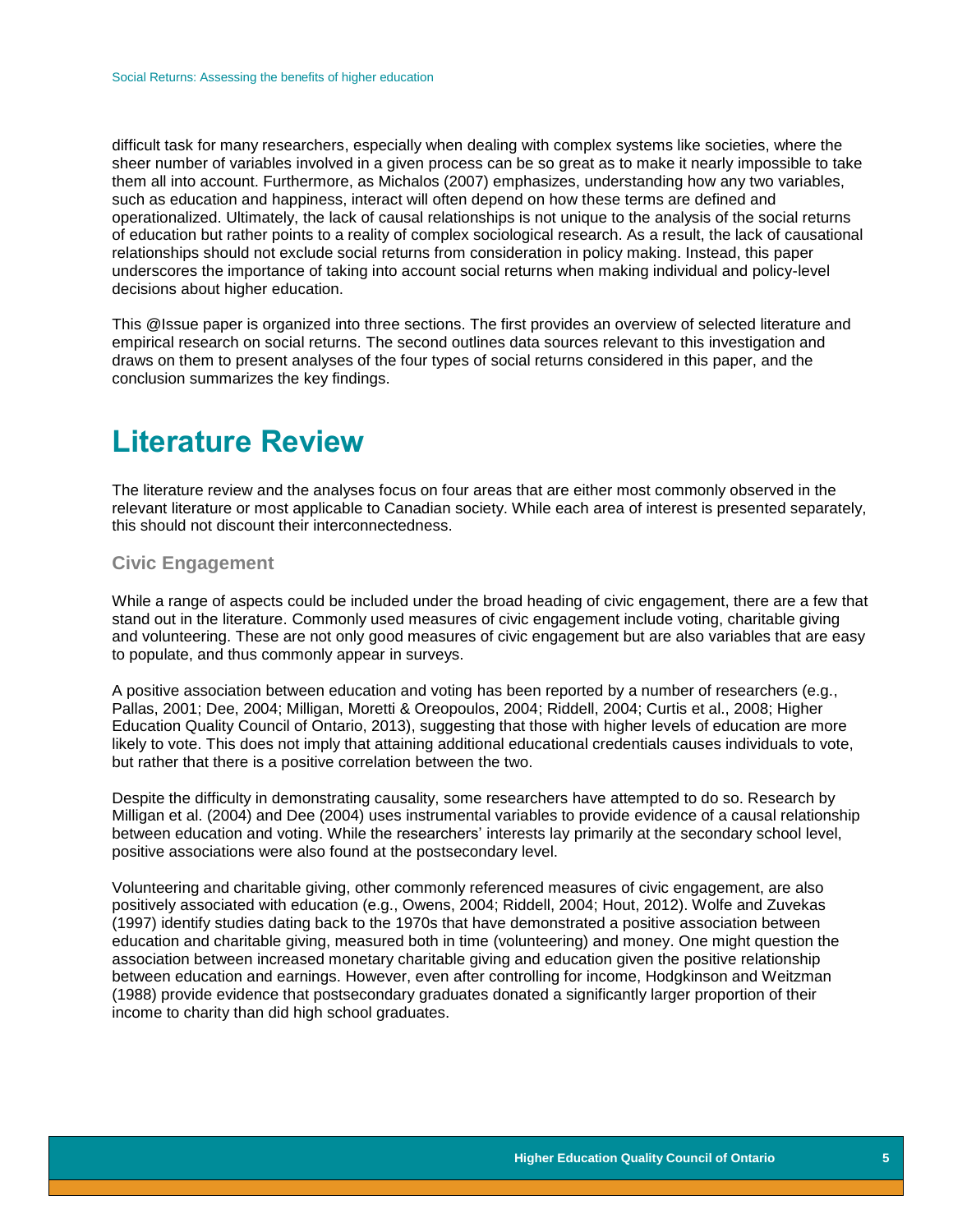## <span id="page-7-0"></span>**Health and Happiness**

The correlation between education and health has been well documented (e.g., Leigh, 1981; Stacey, 1998; Pallas, 2001; Mirowsky & Ross, 2003; Owens, 2004; Robison & Christophersen, 2004; Riddell, 2004; Lleras-Muney, 2005; Hout, 2012). Generally speaking, the more educated an individual, the better their health and that of their family, using such variables as physical health, (infant) mortality and psychological well-being. In addition to one's own health, spouse's and children's health have also been shown to be positively correlated with (parents') education (e.g., Grossman, 1975; Wolfe & Behrman, 1982; Behrman & Wolfe, 1987; Grossman & Joyce, 1989).

Closely related to health are happiness and life satisfaction, which one could argue are loose proxies for psychological well-being. Consistent with findings for physical health and psychological well-being, positive associations also exist between happiness and education, and life satisfaction and education (Yang, 2008; Miner, 2010; Hout, 2012). Oreopoulos and Salvanes (2011) demonstrate that after controlling for a range of background variables and income, there is a positive association between self-reported happiness and educational attainment.

The problem with demonstrating causality is also highlighted in research that examines the links between education and health. Causality can be difficult to demonstrate, in part because research often cannot account for a number of variables that are not measured in surveys yet might still be related to the variable under investigation. Riddell (2004) notes how empirical results could support the idea that education has a causal impact on health, but that there is a dearth of evidence to show the actual pathways through which this effect might occur. However, this does not mean that demonstrating causality has not been attempted. Taking a similar approach to Milligan et al. (2004) and Dee (2004), Lleras-Muney (2005) examines the causal impact of education on health, more specifically on mortality, and provides evidence of a large causal effect through the use of compulsory education laws as instruments.

Research that uses compulsory schooling to demonstrate causality, such as Lleras-Muney (2005), has not gone unchallenged. Mazumder (2007) explores the effect of education on health by using compulsory schooling laws. His results question those of Lleras-Muney (2005) and he cautions against the use of compulsory education laws as instruments to make conclusions about the causal effects that education has on long-term health (Mazumder, 2007). Stephens and Yan (2013) also question the use of these laws for making causal inferences. This lack of consensus restricts conclusions about the causal relationship between education and health, but evidence suggests that a positive relationship does exist between these variables.

According to Feinstein (2002), the effects of education on health can be broken into three channels: 1) economics factors – a result of one's employment and income and manifested in aspects such as better nutrition and better health care; 2) health-related behaviours, including factors such as exercise, smoking and alcohol consumption; and 3) psychosocial factors, such as feeling as though one has power over one's life. Others have also speculated about the effect of education on health. For example, Riddell (2004) notes evidence to support the idea that education impacts health through the greater utilization of health knowledge. Owens (2004) too suggests possible ways in which education and health might be related, such as the level of pollution in one's neighbourhood and the ability to make more appropriate use of health care services.

## <span id="page-7-1"></span>**Crime**

The evidence describing the relationship between education and crime is not as clear as that for the other social returns. Riddell (2004) highlights literature reviews by Witte (1997) and McMahon (1999), which find no evidence to support the claim that education has a positive impact on crime after controlling for other factors. Some more recent work, however, has found evidence to support such claims (e.g., Lochner, 2004; Lochner & Moretti, 2004; Robison & Christophersen, 2004).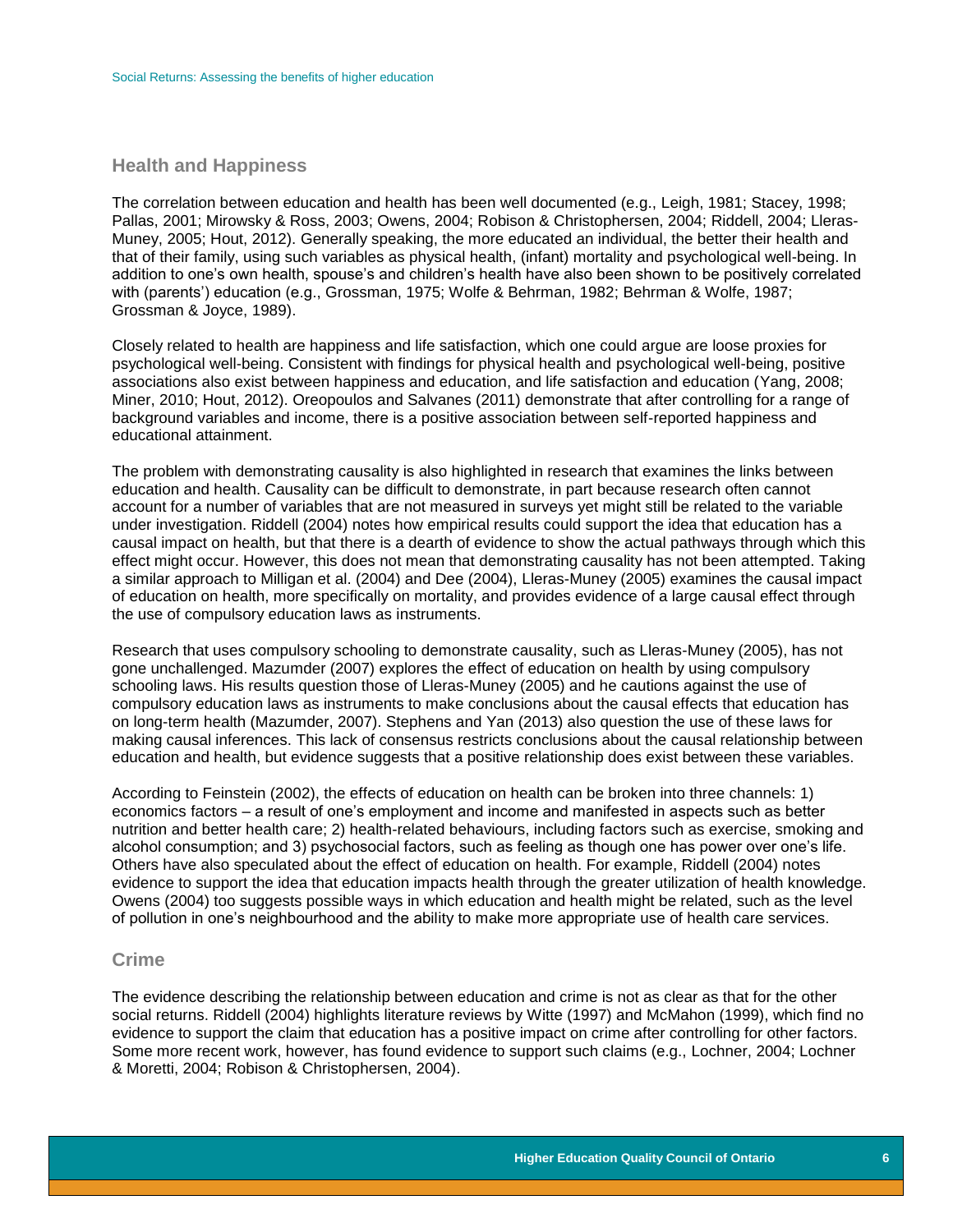Explanations for the relationship between education and crime vary from economic to social, and can also combine the two. Feinstein (2002) provides five potential channels for the effects of education on crime: 1) the income effect, which increases the opportunity costs associated with criminal activity; 2) direct effects on patience and/or risk aversion, whereby education increases patience; 3) direct effects on the return to crime, by which increased education can lead to increased earnings from crime, as with white-collar crimes (see Lochner, 2004); 4) delinquency and the direct effects of the pleasure gained from crime, which is especially relevant for teenagers and whereby school attendance reduces the time available for committing crime; and 5) the inter-generational effect, which highlights that criminal activity is concentrated in families and may be attributable to environmental and genetic factors. Here, the link to education is not direct but may be found in other influences, such as parental educational expectations, the impact that parents' education has on their parenting styles, etc.

Stacey (1998) urges caution when interpreting any research that shows associations between time spent working or in school and lower rates of criminal activity. She goes on to state that any causal relationship between education and crime likely stems from the socializing and supervisory role that education plays.

This brief review makes clear that more research is needed in this area to better understand the link that exists between education and crime. Substantive conclusions about whether education has a causal effect on crime or whether the two are merely correlated cannot be made with the amount and scope of existing research. New and comprehensive data are needed.

## <span id="page-8-0"></span>**Welfare and Unemployment**

Some may question whether welfare and unemployment are economic rather than social returns. In truth, they can be both. There are obvious economic returns associated with being employed, but there are also social returns that stem from employment.

The association between level of education and unemployment is relatively stable, as data from the Canadian Education Statistics Council demonstrate (2012). Its research notes that during the most recent economic downturn, individuals with lower levels of education were most affected in terms of unemployment. For example, the number of employed individuals with less than a high school diploma decreased by just over 10% between 2008 and 2009. The decrease experienced by high school graduates (including those with some postsecondary education) was significantly lower, with a drop in net employment equivalent to less than 4% (Canadian Education Statistics Council, 2012). According to the same report, the only group to have maintained relatively stable employment rates was postsecondary education (PSE) graduates. While it is true that as of 2011, employment growth for individuals with PSE has not been able to keep up with supply, PSE graduates still fare better than those with less than a PSE education (Canadian Education Statistics Council, 2012).

The advantaged position of more educated workers during times of recession can also be seen across the border. College-educated individuals had the lowest unemployment rate in the US during the most recent recession (Carnevale, Smith & Strohl, 2010). Using a model of skill-biased technological change to explain the current low employment rates in the US, Beaudry, Green and Sand (2013) demonstrate that less educated workers fare worse than highly educated workers during the bust period of boom and bust. Carnevale et al. (2010) also note that workers without PSE were less likely to be hired during the recovery period of the recession than were college-educated workers.

Riddell and Song (2009) have demonstrated that education also has a causal effect on adaptability or, more specifically, that re-employment success (for unemployed individuals) increases with education. Furthermore, highly educated individuals put job search strategies, which are thought to increase the probability of reemployment, to better use (Riddell & Song, 2009).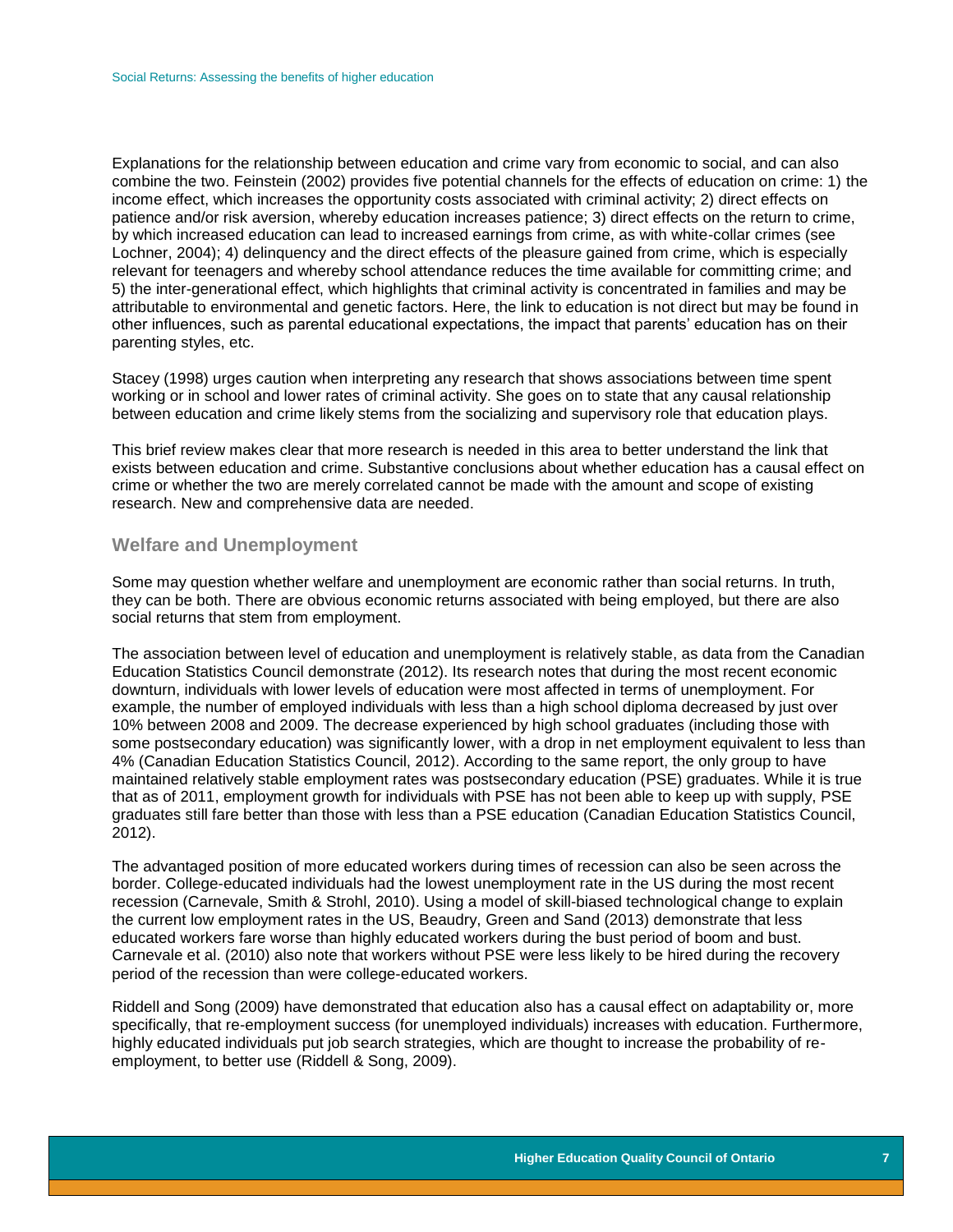Receiving welfare is tied to unemployment and is associated with educational attainment (e.g., National Council of Welfare, 1998; Robison & Christophersen, 2004). A report by the National Council of Welfare (1998) demonstrates that those with PSE are less likely to receive welfare than are those with only a high school education. Barrett's (2000) work, which focuses on the duration of welfare spells, also highlights the relationship between educational attainment and welfare.

Drawing on data for New Brunswick welfare recipients, Barrett (2000) finds that educational attainment has a greater impact on the duration of welfare spells for women than for men. The median duration of a welfare spell for males with elementary schooling is six months, and five months for males with high school or PSE, demonstrating that men experience welfare spells of similar length regardless of their level of education. Females, on the other hand, experience much longer spells, with a median duration of 12 months for those with elementary schooling, nine months for those with a high school education, and six months for females with PSE (Barrett, 2000).

The literature reviewed demonstrates that while there is evidence to support a positive association between education and social returns, there is a lack of consensus about the causal relationship that may or may not exist. Instrumental variables have been used to demonstrate causality but some question the use of compulsory education laws as instruments.

## <span id="page-9-0"></span>**Data**

 $\overline{a}$ 

Research on the social returns to education tends to pursue either correlation or causation. The results presented in this section reflect correlations between level of education and outcomes and make no inferences about causality.

This section draws upon multiple sources of data to demonstrate the relationship that exists between education and measures of social returns. The majority of the analysis uses raw data and includes significance tests (noted with an asterisk in Table 1) to identify statistically significant differences ( $\alpha$ =0.05) between level of education and each variable of interest. The data come solely from Canadian surveys and the results will thus contribute to our understanding of the association between education and social returns in the Canadian context.

<span id="page-9-1"></span>Table 1 provides a brief summary of the data used.<sup>1</sup> This report also uses two additional sources of data, provided by Robison and Christophersen (2004) and the National Council of Welfare (2012), which are not referenced in the table below.

 $1$  The information to populate this table has been drawn from the respective user guides available on the Statistics Canada website.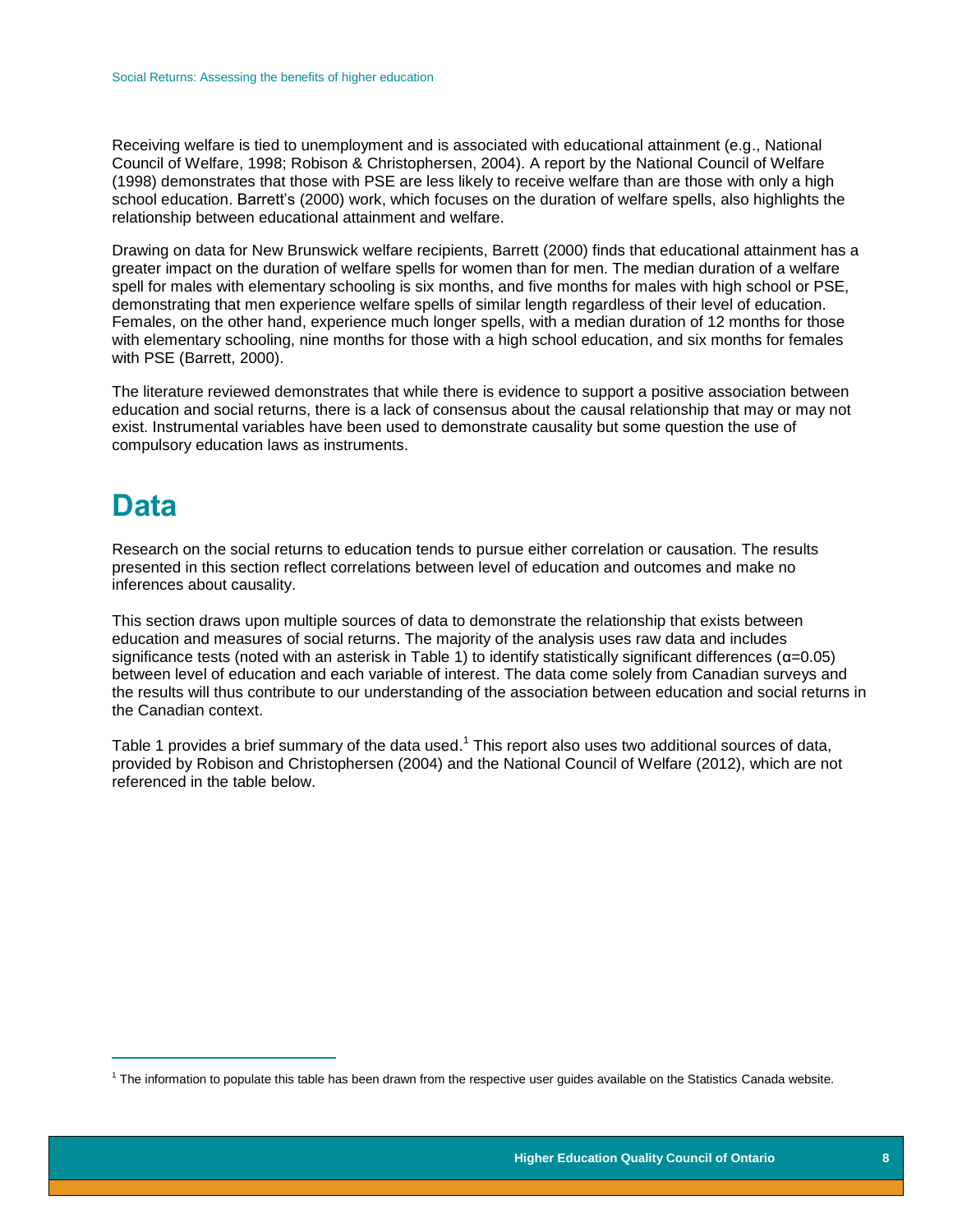## **Table 1: Data Sources**

<span id="page-10-0"></span> $\overline{a}$ 

| <b>Survey Name</b>                                                                                     | Year(s)                | <b>Number of</b><br>respondents                                                                                                            | <b>Target population</b>                                                                                                                                                                     | <b>Objectives of survey</b>                                                                                                                                                                                                                                      | <b>Relevant social</b><br>return group         |
|--------------------------------------------------------------------------------------------------------|------------------------|--------------------------------------------------------------------------------------------------------------------------------------------|----------------------------------------------------------------------------------------------------------------------------------------------------------------------------------------------|------------------------------------------------------------------------------------------------------------------------------------------------------------------------------------------------------------------------------------------------------------------|------------------------------------------------|
| Canadian<br>Alcohol and<br>Drug Use<br>Monitoring<br>Survey<br>(CADUMS)*                               | 2011                   | 10,076                                                                                                                                     | Non-institutionalized<br>individuals aged 15 years<br>and older residing in one<br>of Canada's ten<br>provinces                                                                              | Assess the extent to<br>which drugs and<br>alcohol are used by<br>the target population,<br>as well as the<br>associated harms                                                                                                                                   | Health and<br>happiness                        |
| Canadian<br>Survey of<br>Giving,<br>Volunteering<br>and<br>Participating<br>$(CSGVP)^*$                | 2010                   | 14,059 (after<br>sub-sampling<br>non-volunteers)                                                                                           | Non-institutionalized<br>individuals aged 15 years<br>and older residing in one<br>of Canada's ten<br>provinces (provincial<br>component)                                                    | Collect national data<br>on volunteering,<br>charitable giving and<br>civic participation that<br>can be used to inform<br>relevant policy and<br>programs, as well as<br>providing timely and<br>reliable data to the<br><b>Systems of National</b><br>Accounts | Civic<br>engagement                            |
| Canadian<br><b>Tobacco Use</b><br>Monitoring<br>Survey<br>(CTUMS)*                                     | 2011                   | 20,703                                                                                                                                     | Non-institutionalized<br>individuals aged 15 years<br>and older residing in one<br>of Canada's ten<br>provinces                                                                              | To provide a<br>continuous supply of<br>data that measure<br>smoking prevalence<br>and allow for changes<br>to be measured over<br>time                                                                                                                          | Health and<br>happiness                        |
| General<br>Social Survey,<br>time use<br>$(GSS)^*$                                                     | 2010<br>(cycle<br>(24) | 15,390                                                                                                                                     | Non-institutionalized<br>individuals aged 15 years<br>and older residing in one<br>of Canada's ten<br>provinces                                                                              | Gather data that are<br>relevant to social<br>policy and that allow<br>for the assessment of<br>social trends                                                                                                                                                    | Civic<br>engagement<br>Health and<br>happiness |
| Labour Force<br>Survey (LFS)                                                                           | 2008-<br>2012          | Varies<br>(according to<br>Methodology of<br>the Canadian<br>Labour Force<br><b>Survey (2008)</b><br>the Canadian<br>sample was<br>52,653) | Non-institutionalized<br>individuals aged 15 years<br>and older residing in<br>Canada, excluding those<br>living on reserves and<br>full-time members of the<br><b>Canadian Armed Forces</b> | To provide timely<br>measures of labour<br>market activity in<br>Canada. Data inform<br>government planning<br>and evaluation of<br>employment<br>programs                                                                                                       | Welfare and<br>unemployment                    |
| A One-day<br>Snapshot of<br>Inmates in<br>Canada's<br>Adult<br>Correctional<br>Facilities <sup>2</sup> | 1996                   | 23,679                                                                                                                                     | All inmates placed in a<br>facility to serve their<br>sentence in<br>provincial/territorial and<br>federal prisons at<br>midnight on October 5 <sup>th</sup> ,<br>1996                       | To provide additional<br>detailed information<br>on inmates in Canada                                                                                                                                                                                            | Crime                                          |

 $^2$  Data are provided as percentages rather than raw data, as is the case for all others in the table.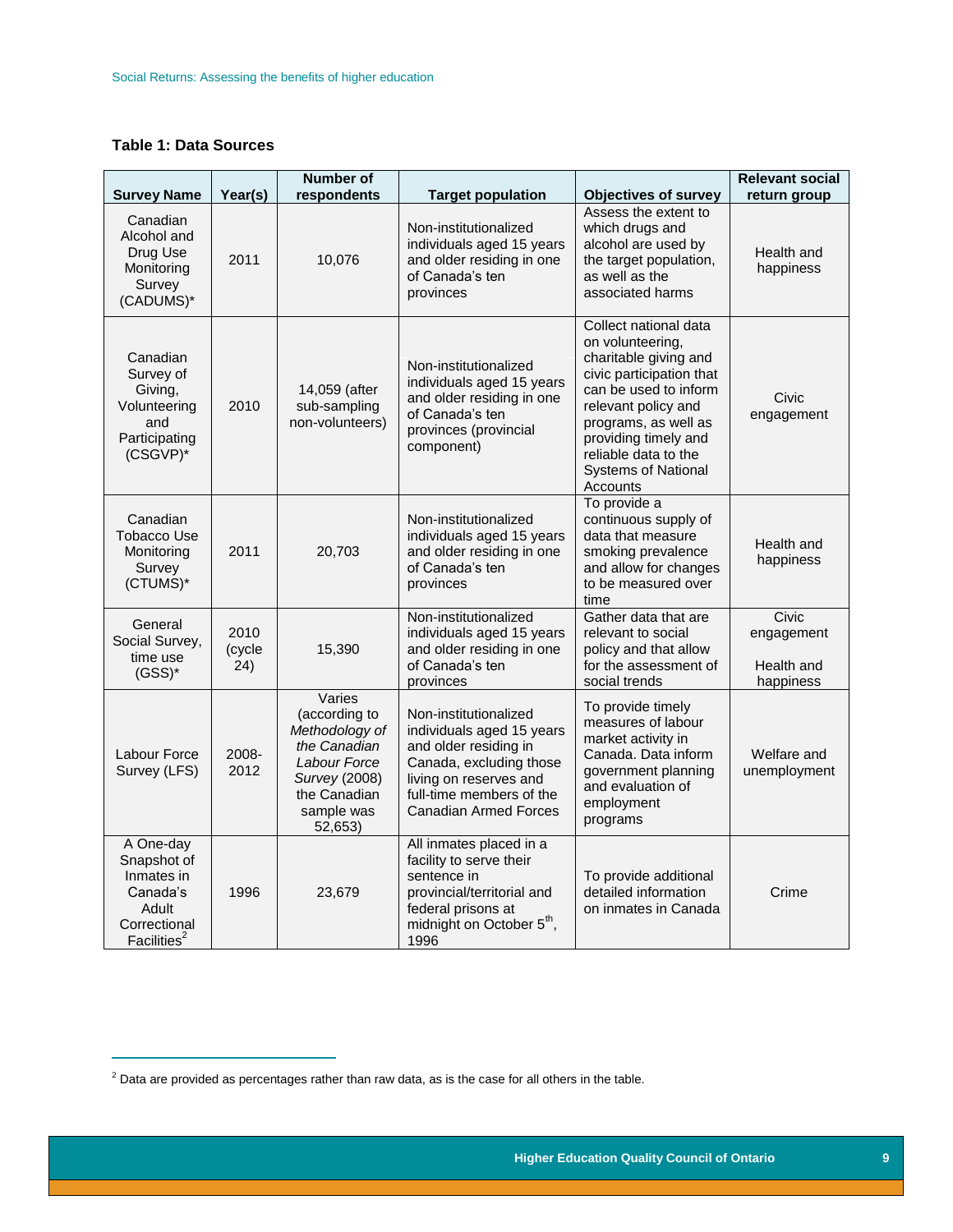## **Civic Engagement**

Three broad measures of civic engagement are highlighted in the tables below. The first assesses the relationship between level of education and volunteering, the second presents the relationship between level of education and charitable giving, and the third uses three measures of collective efficacy – a term commonly used in neighbourhood research and explained in greater detail below – to determine if any type of relationship exists between these measures and level of education.

A good source of data that allows for the assessment of volunteering as well as charitable giving is the Canada Survey of Giving, Volunteering and Participating (CSGVP). Survey respondents are asked in detail about their volunteering and giving activities. In an effort to capture respondents during their working years, the sample has been restricted to 25-64 year olds. Table 2 (below) includes multiple measures of charitable giving by level of education.

In addition to controlling for age, Table 2 also controls for income, which removes some of the issues surrounding affordability of donating as earnings are not proportionally distributed by level of education. Failure to control for earnings does not recognize the variation that exists in earnings by level of education. The CSGVP provides five breakdowns of household income.<sup>3</sup> Rather than presenting all five, Table 2 presents the income group with the most equal distribution by level of education – \$60,000-<\$100,000. Analyses were run for the other income groups (<\$20,000; \$20,000-<\$40,000; \$40,000-<\$60,000; \$100,000+) and results that differed from those presented in Table 2 will be noted.

Table 2 demonstrates that a large majority of respondents reported making monetary donations. However, there were statistically significant differences by level of education. Looking at giving for adults aged 25 to 64 years with household incomes between \$60,000 and <\$100,000, college graduates were more likely to donate to a charity than were those with a high school diploma or less. Graduates with no more than a high school diploma with household incomes below \$60,000 and above <\$100,000 were consistently less like to donate than were most other educational groups.

Volunteering, an activity that may be more difficult for some to accomplish given the time commitment involved, was more likely to be reported by university graduates. They were also the only group to report a volunteer participation rate of at least 50% in the primary income category of interest. University graduates were also significantly more likely to volunteer than were all others, and college graduates were significantly more likely to report volunteering than were high school graduates. Looking at all other income groups, individuals whose highest level of education was a high school diploma were consistently among those least likely to volunteer.

It is not uncommon for individuals to both volunteer and donate money, and the last type of charitable giving presented in Table 2 measures this combination. Of the four categories included in the "combined volunteer and giver" variable, it is shown that the two most common types of charitable giving were volunteering and giving, or giving only. University graduates were more likely than all others to both volunteer and give, while high school graduates were less likely to do so when compared to university and college graduates. For all other income groups, high school graduates were always among those least likely to both volunteer and donate.

Looking at those with household incomes between \$60,000 and <\$100,000 who only volunteered, no significant differences were found by level of education. However, significant differences were identified among other income groups. University graduates with household incomes of at least \$100,000 were more

 $\overline{a}$ 

 $3$  Note that personal income was also provided but included no valid cases.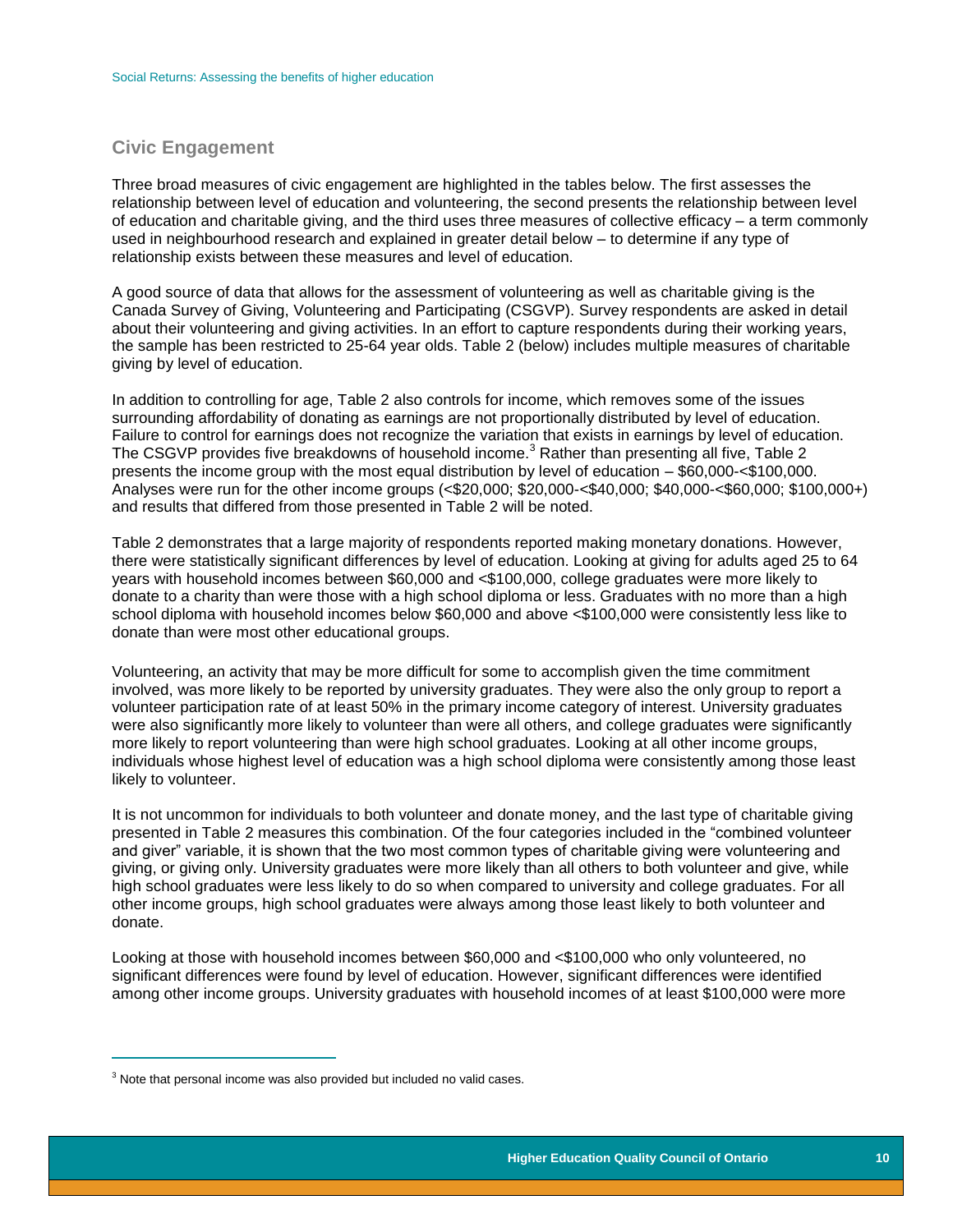likely than college graduates to only volunteer, and were also more likely to only volunteer than college and high school graduates with household incomes of less than \$20,000.

Compared to their counterparts, university graduates with household incomes between \$60,000 and <\$100,000 were the least likely to report only giving. They were also less likely than college graduates to only give when their household incomes were at least \$100,000. This pattern does not hold true for all income groups, as university graduates with household incomes between \$20,000 and \$39,999 were more likely than high school and college graduates to only give.

For those with household incomes between \$60,000 and <\$100,000, college graduates were least likely to neither volunteer nor give, and university and high school graduates were most likely. When looking at other income groups, it was found that high school graduates, no matter their household incomes, were among those most likely to neither volunteer nor donate.

<span id="page-12-0"></span>

|                               |                              | <b>Highest level of completed education</b> |                       |                         |                        |  |
|-------------------------------|------------------------------|---------------------------------------------|-----------------------|-------------------------|------------------------|--|
|                               |                              | <b>University</b>                           | College               | Some<br><b>PSE</b>      | High school<br>or less |  |
|                               |                              |                                             |                       | $88.6\%$ <sub>a</sub>   |                        |  |
| Giver                         | Yes                          | $88.6\%_{a,b}$                              | $91.3\%$ <sub>a</sub> | b.                      | $83.9%_{b}$            |  |
| Volunteer                     | Yes                          | $58.1\%$ <sub>a</sub>                       | $46.7\%$ <sub>b</sub> | $45.1\%_{b.c}$          | $37.3\%$               |  |
|                               | Volunteer and giver          | $55.9%$ <sub>a</sub>                        | $43.8\%$              | $44.1\%_{b.c.}$         | $35.3\%$ <sub>c</sub>  |  |
| Combined<br>volunteer & giver | Volunteer, not a giver       | $2.2\%$ <sub>a</sub>                        | $2.9%_{a}$            | $0.9\%$ <sub>a</sub>    | $2.0\%$ <sub>a</sub>   |  |
|                               | Not a volunteer, but a giver | $32.7\%$ <sub>a</sub>                       | $47.5\%$ <sub>h</sub> | 44.4%                   | $48.6\%$               |  |
|                               | Neither volunteer nor giver  | $9.2\%$ <sub>a</sub>                        | 5.8%                  | $10.5\%$ <sub>a h</sub> | $14.1\%$ <sub>a</sub>  |  |

Source: Public use microdata files Canada Survey of Giving, Volunteering and Participating, 2010

Commonly used in the context of neighbourhood research, collective efficacy is a term used to describe "social cohesion among neighbours combined with their willingness to intervene on behalf of the common good" (Sampson, Raudenbush & Earls, 1997, p. 1). The measures used in this analysis – helping a neighbour, receiving help from a neighbour, and the perception of one's neighbourhood as being a place where people help each other – are perceived to be reasonable proxies for collective efficacy as defined above.

When respondents were asked whether they lived in a neighbourhood where neighbours help each other, the majority of respondents indicated that they did, and no group of respondents (by level of education) was more likely to respond positively to this question.

Respondents were also asked if in the past month they had done a favour for a neighbour. A single significant difference was found between the five levels of education examined. High school and university graduates were significantly less likely than trade/technical graduates to have done a favour for a neighbour in the month prior to the interview. The largest percent of respondents, by level of education, who indicated that they had done a favour for a neighbour in the past month were trade/technical graduates, though this proportion was not significantly larger than college graduates or those with some PSE. While no substantive conclusions can be drawn about why trade/technical graduates were significantly more likely to do a favour for their neighbour than other graduates, it would be informative to know the types of favours performed as they may draw on the unique skill sets of trades people.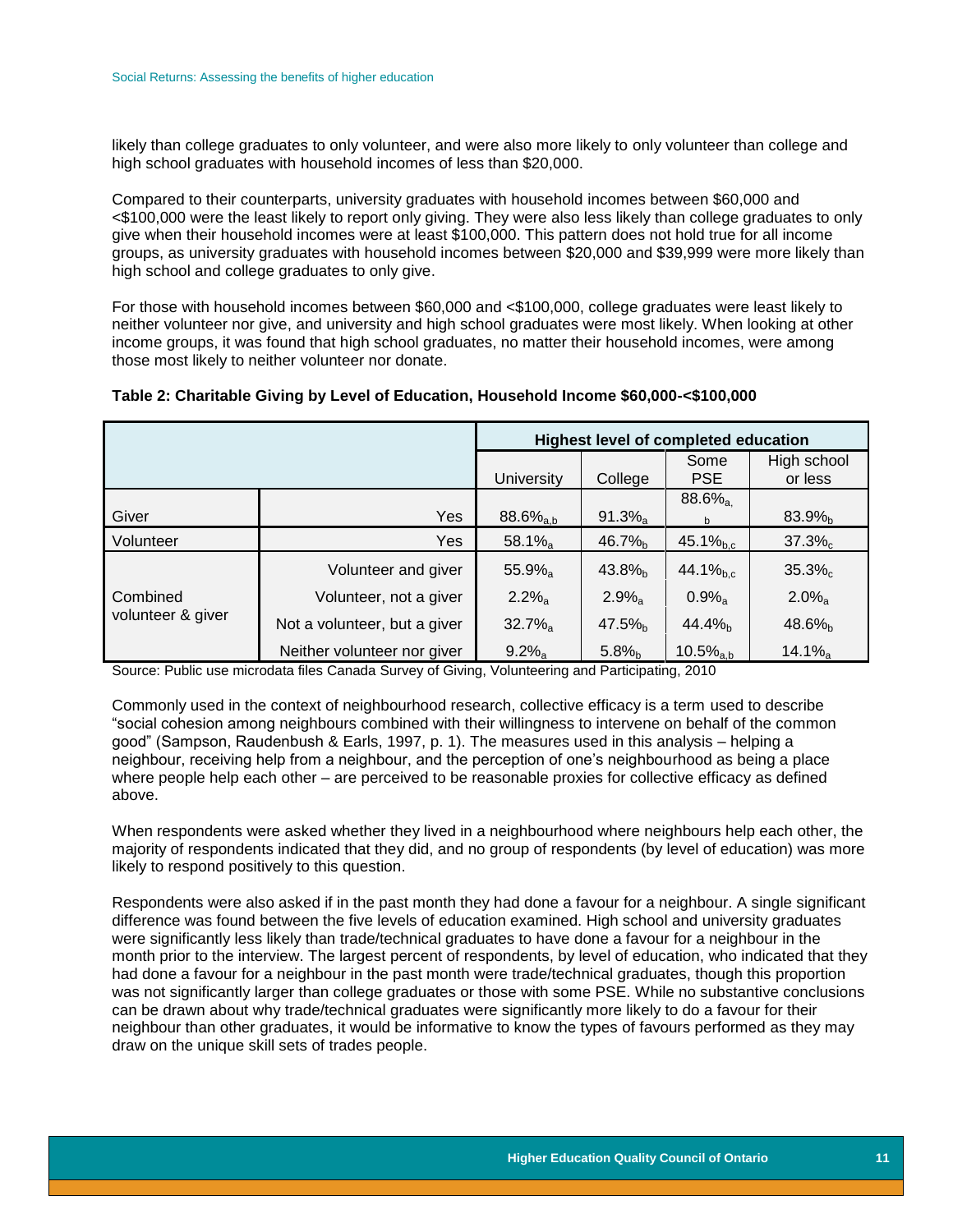Respondents were also asked if a neighbour had done a favour for them in the past month. Graduates with a high school diploma or less were less likely than all others to indicate that a neighbour had done them a favour in the past month.

<span id="page-13-1"></span>**Table 3: Collective Efficacy by Level of Education**

|                                                                                     |     | <b>Highest level of completed education</b> |                       |                       |                                |                           |  |
|-------------------------------------------------------------------------------------|-----|---------------------------------------------|-----------------------|-----------------------|--------------------------------|---------------------------|--|
|                                                                                     |     | University                                  | College               | Trade/<br>technical   | Some PSE<br>(incl. trade/tech) | High<br>school or<br>less |  |
| Would you say this neighbourhood is a<br>place where neighbours help each<br>other? | Yes | $82.6\%$                                    | $83.3\%$ <sub>a</sub> | $84.5\%$ <sub>a</sub> | $82.7\%$ <sub>a</sub>          | $81.3\%$ <sub>a</sub>     |  |
| In the past month, have you done a<br>favour for a neighbour?                       | Yes | 66.9%                                       | $68.4\%_{a,b}$        | $73.0\%$ <sub>h</sub> | 69.4 $%_{a,b}$                 | $66.7\%$ <sub>a</sub>     |  |
| In the past month, have any of your<br>neighbours done a favour for you?            | Yes | $62.6\%$                                    | $62.0\%_{\rm ah}$     | $62.5\%_{a,b}$        | 62.0 $%_{a,b}$                 | $57.1\%$                  |  |

Source: Public use microdata files General Social Survey, 2010 (Cycle 24)

## <span id="page-13-0"></span>**Health and Happiness**

Drawing on the 2010 General Social Survey (GSS; Cycle 24), five measures of health and happiness were assessed by respondents' level of education, for those aged 25 to 64. The majority of measures presented are scored on different scales, but for all measures, the lower the score the more positive the result.

Self-rated health measures are not an objective measure but are thought to provide insight into individuals' general level of health. Respondents were asked to rate both their physical and mental health using a fivepoint scale. University graduates had the best self-rated health, and their average score was significantly better than those of respondents with other levels of education. There were additional differences in self-rated health by level of education, with college and trade/technical graduates having significantly better self-rated health than high school graduates, who on average had the lowest perceptions of their own health.

University graduates were the only educational group with significantly different perceptions of their mental health. Similar to the findings above, university graduates on average had more positive perceptions of their mental health than did other educational groups. It should be noted that respondents rated all measures of health – both physical and mental – between good and very good, indicating that Canadians have fairly good perceptions of their physical and mental health overall.

(1=excellent, 2=very good, 3=good, 4=fair, 5=poor)

### <span id="page-13-2"></span>**Table 4: Self-Rated Health by Level of Education**

|                          | <b>Highest level of completed education</b> |                           |                   |                   |                   |  |  |  |
|--------------------------|---------------------------------------------|---------------------------|-------------------|-------------------|-------------------|--|--|--|
|                          |                                             | Some PSE (incl.<br>Trade/ |                   |                   |                   |  |  |  |
|                          | <b>University</b>                           | College                   | technical         | trade/tech)       | less              |  |  |  |
|                          | Mean                                        |                           |                   |                   |                   |  |  |  |
| Self-rated health        | $2.36_a$                                    | 2.47 <sub>b</sub>         | 2.50 <sub>b</sub> | $2.53_{b.c}$      | 2.65 <sub>c</sub> |  |  |  |
| Self-rated mental health | $2.18_a$                                    | 2.31 <sub>h</sub>         | 2.31 <sub>b</sub> | 2.32 <sub>h</sub> | 2.34 <sub>b</sub> |  |  |  |

Source: Public use microdata files General Social Survey, 2010 (Cycle 24)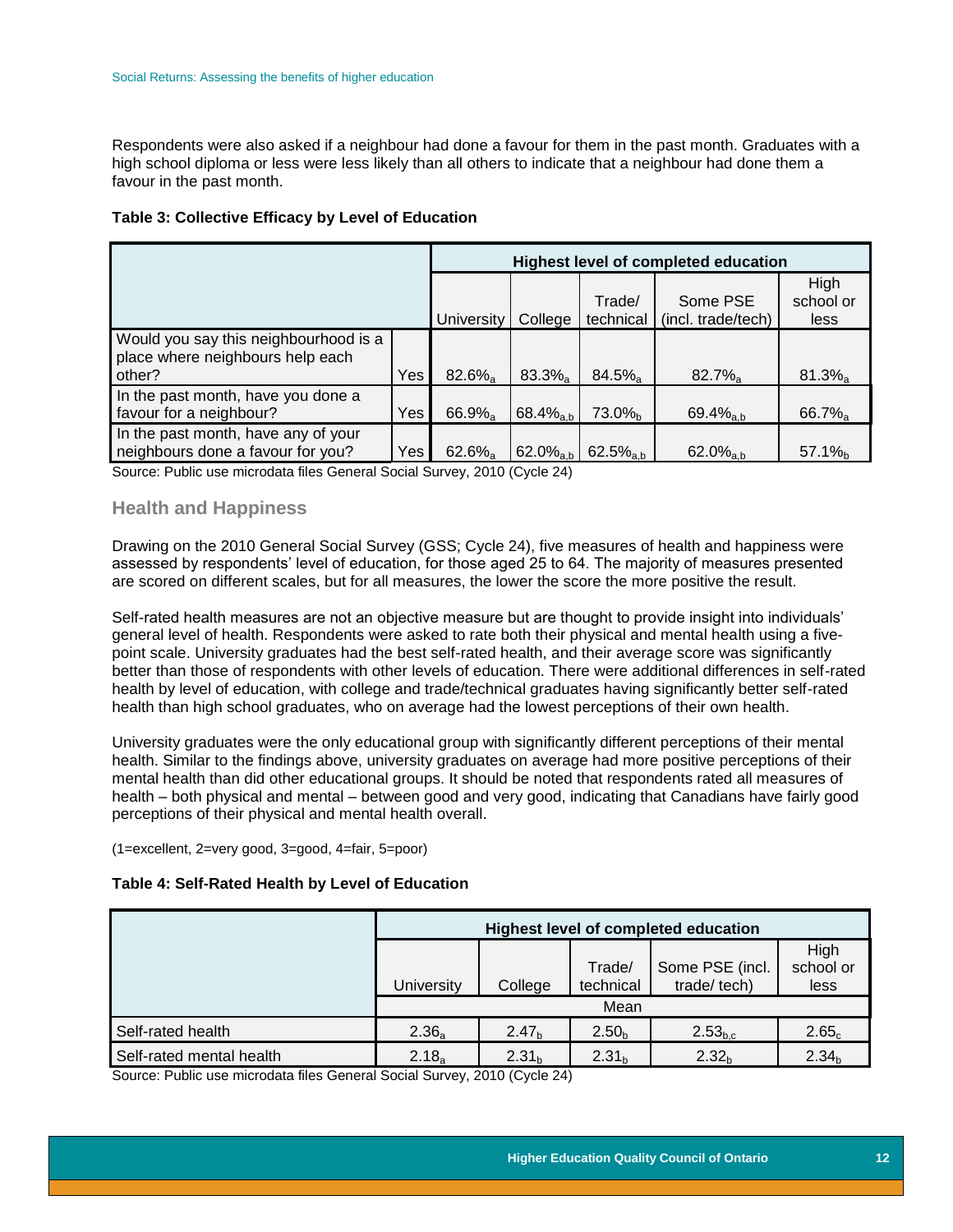While those with higher levels of attained education had better average self-rated health scores, they reported drinking more often on average than those with lower levels of education. For example, individuals with a high school education or less were less likely than university graduates to report drinking once a week, 2 to 3 times per week, and 4 to 6 times per week.

|                   |                   | Highest level of completed education |                         |                       |                                    |                           |  |
|-------------------|-------------------|--------------------------------------|-------------------------|-----------------------|------------------------------------|---------------------------|--|
|                   |                   | <b>University</b>                    | College                 | Trade/<br>technical   | Some PSE<br>(incl. trade/<br>tech) | High<br>school or<br>less |  |
|                   | Never             | $18.3\%$ <sub>a</sub>                | $16.4\%_{a,b}$          | $16.1\%_{a,b}$        | 13.5%                              | $23.0\%c$                 |  |
|                   | Less than once a  |                                      |                         |                       |                                    |                           |  |
| How often did you | month             | $16.0\%$ <sub>a</sub>                | $21.4\%_{b.c}$          | $17.2\%_{a,b}$        | $23.3\%$ <sub>c</sub>              | $21.3\%_{b.c}$            |  |
| drink alcoholic   | Once a month      | $9.6\%$ <sub>a</sub>                 | $10.6\%$ <sub>a</sub>   | $13.0\%$ <sub>a</sub> | $10.8\%$ <sub>a</sub>              | $10.7\%$ <sub>a</sub>     |  |
| beverages during  | 2-3 times a month | $13.6\%$ <sub>a</sub>                | $12.1\%$ <sub>a</sub>   | $10.6\%$ <sub>a</sub> | $13.4\%$ <sub>a</sub>              | $13.6\%$ <sub>a</sub>     |  |
| the past 12       | Once a week       | $16.0\%_{a,b}$                       | $19.4\%$ <sub>a</sub>   | $13.3%_{b.d}$         | $13.6\%_{b,c,d}$                   | 11.4%                     |  |
| months?           | 2-3 times a week  | $17.8\%_{a,b}$                       | $14.7\%$ <sub>a.c</sub> | $20.1%_{b}$           | $16.2\%_{a,b,c}$                   | $13.1\%$ <sub>c</sub>     |  |
|                   | 4-6 times a week  | $5.4\%$ <sub>a</sub>                 | $2.1\%$                 | $5.4\%$ <sub>a</sub>  | $5.2\%$ <sub>a</sub>               | $2.8%_{b}$                |  |
|                   | Every day         | $3.4\%$ <sub>a</sub>                 | $3.5\%$ <sub>a</sub>    | $4.3\%$ <sub>a</sub>  | $4.0\%$ <sub>a</sub>               | $4.1\%$ <sub>a</sub>      |  |

<span id="page-14-0"></span>**Table 5: Weekly Alcohol Consumption by Level of Education**

Source: Public use microdata files Canadian Alcohol and Drug Use Monitoring Survey, 2011

Looking at smoking status by level of education, the pattern shown falls more in line with what would be expected given the results of self-rated health by education group. University graduates were significantly less likely than all others to be a current smoker, while college graduates and those with some PSE were more likely to be smokers when compared to university graduates but were less likely to smoke than those with a high school diploma or less.

A similar pattern was found for those who had never smoked. University graduates were most likely to report having never smoked, and respondents with a high school diploma or less were least likely to report never being a smoker. With the exception of being a former smoker, college graduates tend to sit in the middle of the pack and had similar outcomes to those with some PSE. The negative association between education and having ever smoked is also supported by Oreopoulos and Salvanes (2011), who control for income and other family background variables.

### <span id="page-14-1"></span>**Table 6: Smoking Status by Level of Education**

|                |                | <b>Highest level of completed education</b> |                    |                       |                     |  |  |  |
|----------------|----------------|---------------------------------------------|--------------------|-----------------------|---------------------|--|--|--|
|                |                | <b>University</b>                           | College            | Some PSE              | High school or less |  |  |  |
|                | Current smoker | $9.3\%$ <sub>a</sub>                        | 19.9% <sub>b</sub> | $20.7\%$ <sub>h</sub> | $29.6\%$            |  |  |  |
| Smoking status | Former smoker  | $21.3\%$ <sub>a</sub>                       | $29.6\%$           | $24.8\%$              | $27.7\%_{h.c.}$     |  |  |  |
|                | Never smoked   | $69.4\%$ <sub>a</sub>                       | 50.5%              | 54.5%                 | $42.7\%$            |  |  |  |

Source: Public use microdata files Canadian Tobacco Use Monitoring Survey, 2011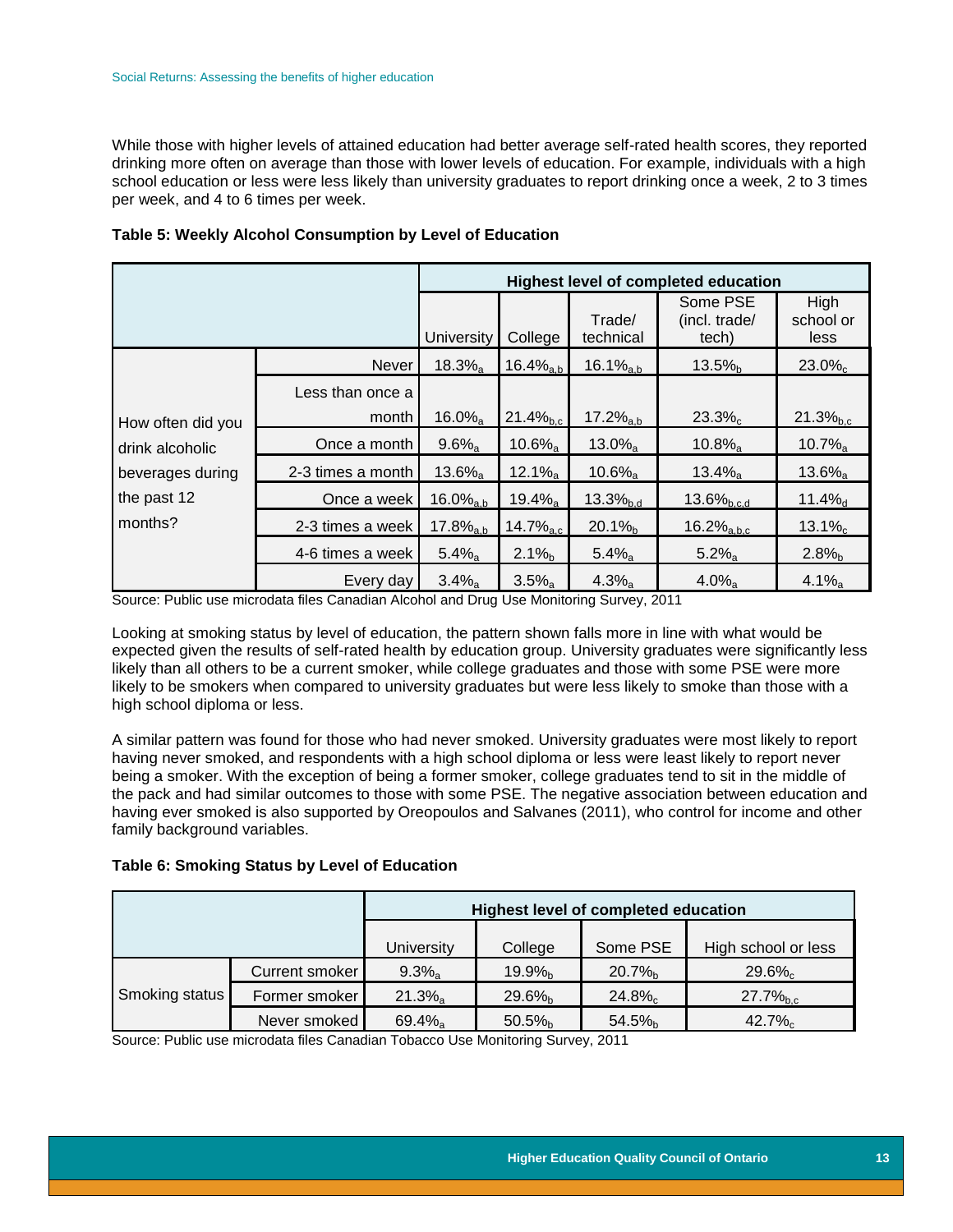While all of the scores fall between three and four, significant differences were found in life satisfaction by level of education. University and college graduates reported statistically significantly higher levels of life satisfaction than individuals with some PSE.

(1=very satisfied … 10=very dissatisfied)

<span id="page-15-0"></span>**Table 7: Life Satisfaction by Level of Education**

|                   | <b>Highest level of completed education</b>                               |         |           |             |         |  |
|-------------------|---------------------------------------------------------------------------|---------|-----------|-------------|---------|--|
|                   | Some PSE (incl.   High school  <br>Trade/                                 |         |           |             |         |  |
|                   | University                                                                | College | technical | trade/tech) | or less |  |
|                   | Mean                                                                      |         |           |             |         |  |
| Life satisfaction | $3.47_a$<br>$3.57_{a,b}$<br>$3.50_a$<br>3.76 <sub>b</sub><br>$3.54_{a,b}$ |         |           |             |         |  |

Source: Public use microdata files General Social Survey, 2010 (Cycle 24)

In addition to providing self-assessments of physical and mental health, 2010 GSS respondents were asked to assess their daily stress levels. All education groups reported daily stress levels between "not very stressful" and "a bit stressful". However, high school graduates and those with less than a high school diploma reported significantly lower daily stress levels than all other education groups. While the magnitude of the difference is fairly small, it is nonetheless statistically significant.

(1=not at all stressful, 2=not very stressful, 3=a bit stressful, 4=quite a bit stressful, 5=extremely stressful)

### <span id="page-15-1"></span>**Table 8: Self-Rated Daily Stress by Level of Education**

|                               | <b>Highest level of completed education</b> |          |                     |                                |                           |  |
|-------------------------------|---------------------------------------------|----------|---------------------|--------------------------------|---------------------------|--|
|                               | Universitv                                  | College  | Trade/<br>technical | Some PSE (incl.<br>trade/tech) | High<br>school or<br>less |  |
|                               | Mean                                        |          |                     |                                |                           |  |
| Self-rated daily stress level | $2.95_a$                                    | $2.94_a$ | $2.84_a$            | $2.89_a$                       | 2.72 <sub>h</sub>         |  |

Source: Public use microdata files General Social Survey, 2010 (Cycle 24)

In addition to asking about daily stress levels, the 2010 GSS provided a number of sources of stress and asked respondents to identify those that are a main source of stress for them. There were a number of significant differences in sources of stress by level of education, and some of these differences support findings presented throughout this report. While work was the most commonly referenced point of stress for all education groups, half of all university graduates reported that this was a source of stress, significantly more than other education groups. The proportion of respondents who cited work as their main source of stress decreased with level of education, with those whose highest level of education did not exceed high school being least likely to report work as a main source of stress. This relationship between level of education and source of stress is predicted to be a result of the positions these individuals hold in the workplace, as additional responsibilities at work often coincide with higher-level positions, which in turn tend to require higher levels of education.

Two other sources of stress worth noting are financial concerns and health. University graduates were less likely than all others to indicate that financial concerns were their main source of stress. This is thought to result from the better labour market outcomes often associated with higher levels of education, including better wages. While only some indicated health as a main source of stress, there were substantive differences between education groups. Those with a high school education or less were more likely than all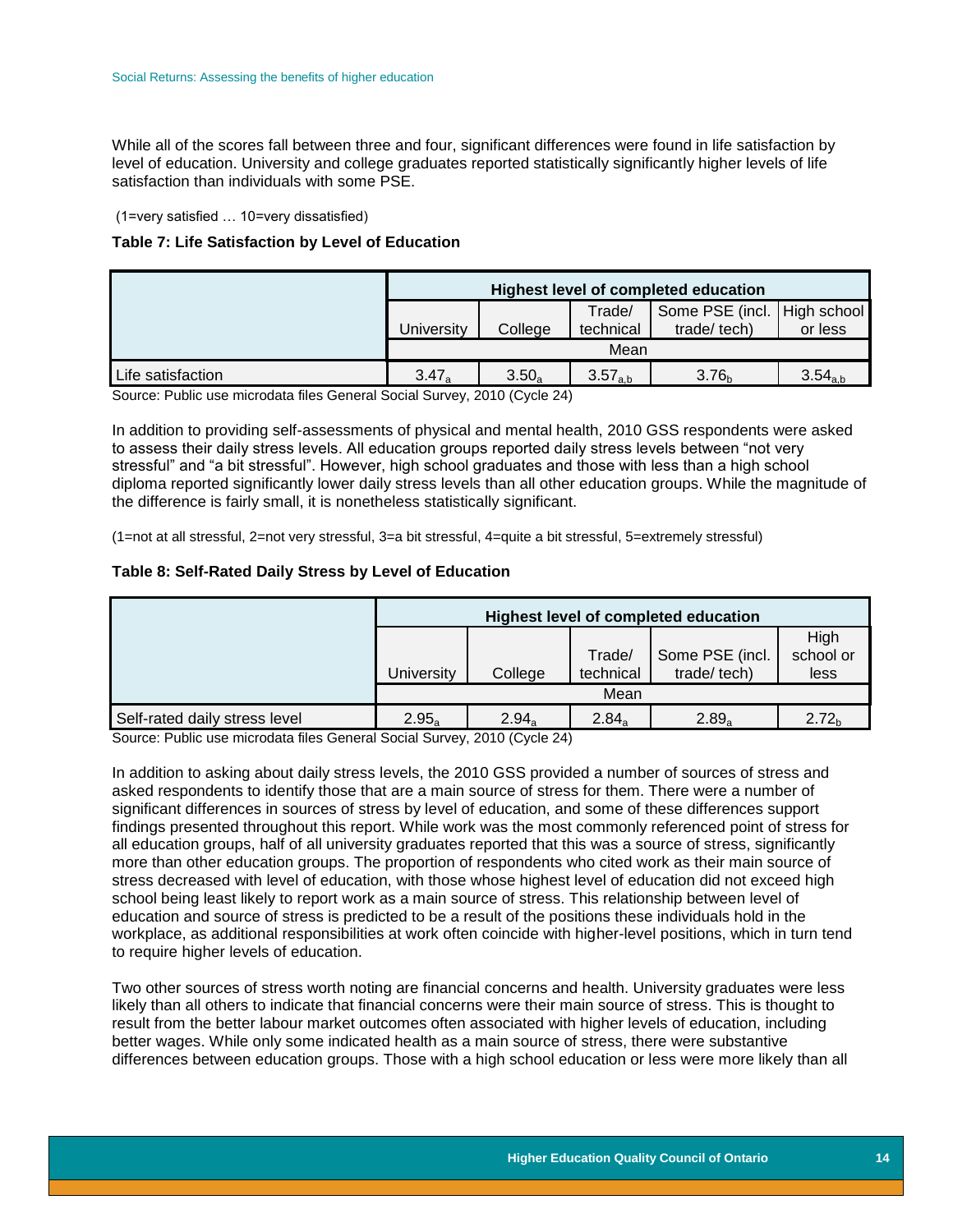others to indicate that their health was a main source of stress and, in general, as education increased, the proportion who reported that their health was their main source of stress decreased.

|                           | <b>Highest level of completed education</b> |                      |                       |                                    |                        |
|---------------------------|---------------------------------------------|----------------------|-----------------------|------------------------------------|------------------------|
|                           | <b>University</b>                           | College              | Trade/<br>technical   | Some PSE<br>(incl. trade/<br>tech) | High school<br>or less |
| Work                      | $50.4\%$ <sub>a</sub>                       | $44.0\%$             | 41.9%                 | $33.2\%$ <sub>c</sub>              | $25.5%$ <sub>d</sub>   |
| <b>Financial concerns</b> | $8.1\%$ <sub>a</sub>                        | 12.5%                | $14.8\%$              | $14.2\%$                           | $14.3\%$               |
| Family                    | $12.1\%$ <sub>a</sub>                       | $16.3\%$             | $15.8\%$ <sub>h</sub> | $16.7\%$ <sub>b</sub>              | $21.1\%$ <sub>c</sub>  |
| School work               | $3.2\%$ <sub>a</sub>                        | $1.6\%$ <sub>b</sub> | $0.6\%$               | $12.3\%c$                          | $7.9%_{d}$             |
| Not enough time           | $15.3\%$ <sub>a</sub>                       | $14.1\%_{a,b}$       | $11.3\%_{b.c}$        | $9.8\%$                            | $9.8\%_{c.d}$          |
| Health                    | $4.0\%$ <sub>a</sub>                        | $4.7\%_{a,b}$        | $6.8%_{b}$            | $5.4\%_{a,b}$                      | $10.0\%$ <sub>c</sub>  |
| Other                     | $7.0\%$ <sub>a</sub>                        | $6.8\%$ <sub>a</sub> | $8.7\%_{a,b}$         | $8.4\%_{a,b}$                      | 11.3%                  |

### <span id="page-16-1"></span>**Table 9: Main Source of Stress by Level of Education**

Source: Public use microdata files General Social Survey, 2010 (Cycle 24)

While most respondents reported being fairly satisfied with their work/life balance, those with a high school education or less were more likely to be report being satisfied than university graduates and respondents with some PSE. This again is thought to be attributed to the types of positions held by those with higher levels of education.

(1=very satisfied, 2=satisfied, 3=neither satisfied nor dissatisfied, 4=dissatisfied, 5=very dissatisfied)

### <span id="page-16-2"></span>**Table 10: Satisfaction with Work/Life Balance by Level of Education**

|                                     | <b>Highest level of completed education</b> |              |                   |                                |                   |
|-------------------------------------|---------------------------------------------|--------------|-------------------|--------------------------------|-------------------|
|                                     |                                             |              | Trade/            | Some PSE (incl.<br>trade/tech) | High<br>school or |
|                                     | University                                  | College      | technical<br>Mean |                                | less              |
| Satisfaction with work/life balance | $2.17_a$                                    | $2.14_{a,b}$ | $2.15_{a,b}$      | $2.18_a$                       | 2.04 <sub>b</sub> |

Source: Public use microdata files General Social Survey, 2010 (Cycle 24)

### <span id="page-16-0"></span>**Crime**

 $\overline{a}$ 

While many types of social returns can be assessed using Statistics Canada datasets like the GSS, only a limited number of crime datasets provide sociodemographic information about offenders, and in particular their level of education. One source of data is the One-Day Snapshot of Inmates in Canada's Adult Correctional Facilities. While the data are informative because they include sociodemographic information, they are also dated, as the study was conducted in 1996. Given the large amount of missing data<sup>4</sup> from the Correctional Service of Canada, caution should be used when interpreting One-Day Snapshot results. With that said, the approach taken in this paper is that it is better to provide dated data than no data at all.

<sup>4</sup> Data are missing for 3,782 provincial/territorial inmates and for 8,860 inmates in the Correctional Service of Canada (64%).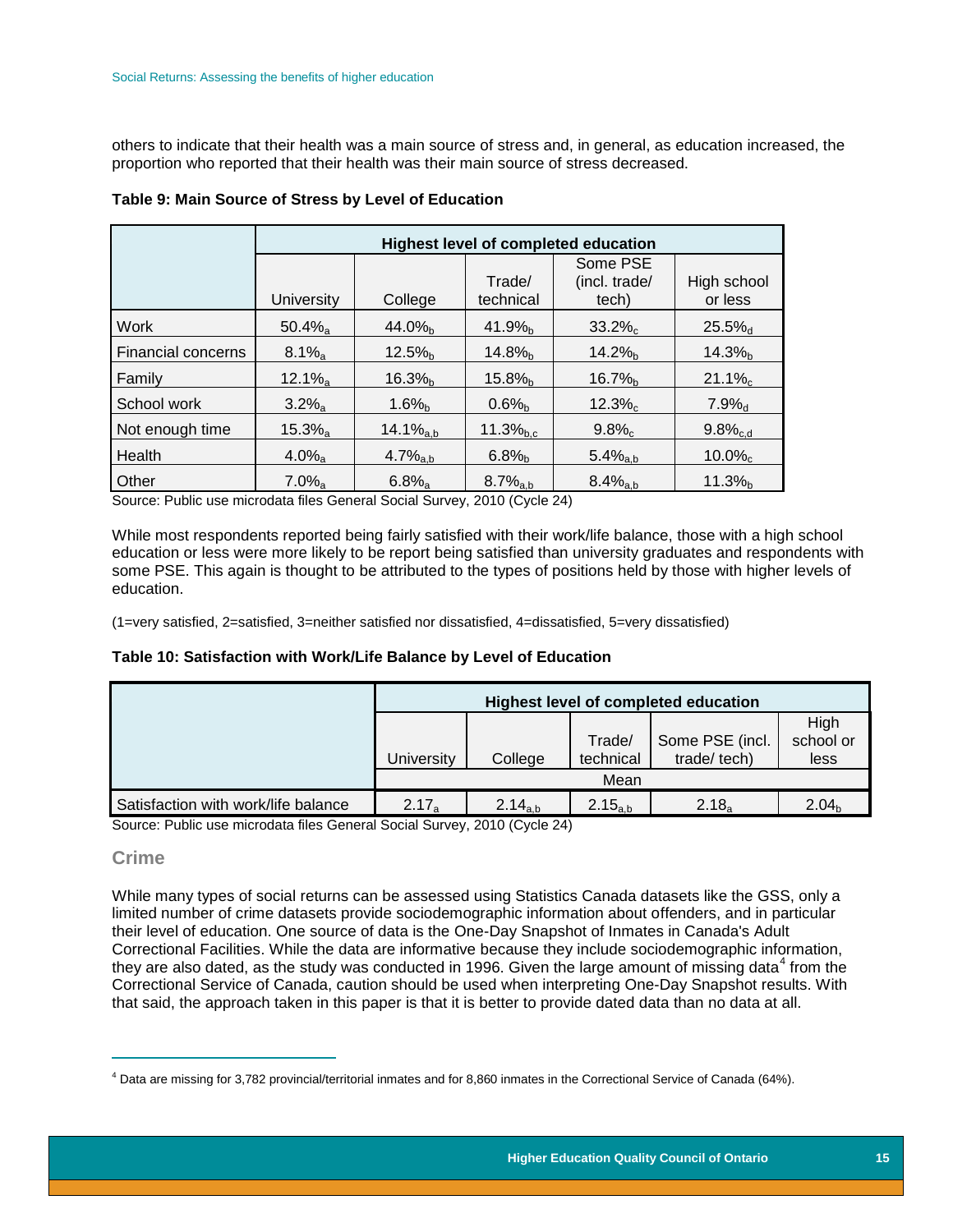While the data do not reveal a linear relationship between level of education and incarceration, there is a notable decrease in the percentage of inmates who have education at the grade 12 level or higher. This result falls in line with findings from previous research. While the analysis does not control for the type of crime committed, it would be informative to see this breakdown as previous research notes how there is a positive association between higher levels of education and white collar crimes (e.g., Lochner, 2004).



<span id="page-17-0"></span>**Figure 1: Percentage of Inmates by Level of Education**

Adapted from *A One-Day Snapshot of Inmates in Canada's Adult Correctional Facilities* by S. Trevethan, G. Carrière, B. MacKillop and A. Finn, Canadian Centre for Justice Statistics, and by D. Robinson, F. J. Porporino and W. A. Millson, T3 AssociatesTraining and Consulting. 1996, Ottawa, Ontario: Statistics Canada.

Robison and Christophersen (2004) contracted with the Association of Community College Trustees in 1999 to create a model that allows for an assessment of estimates of the economic benefits associated with higher education, both at an individual and a societal (taxpayer) level. Drawing on the One-Day Snapshot data and other Statistics Canada sources, Robison and Christophersen (2004) report incarceration rates by level of education, as well as the reduction in incarceration rates associated with additional educational attainment.

The magnitude of reduction in incarceration rates by level of education varies, with the largest drop seen between less than a high school diploma and a high school diploma, followed by the jump from one year of PSE to two years of PSE.

<span id="page-17-1"></span>

|                                      | <b>Incarceration rates</b> |           |  |
|--------------------------------------|----------------------------|-----------|--|
|                                      | Average                    | Reduction |  |
| <b>Level of education</b>            | %                          |           |  |
| Less than a high school diploma      | 0.2                        | <b>NA</b> |  |
| High school diploma or equivalent    | 0.2                        | 15.5      |  |
| One year post high school or less    | 0.1                        | 8.8       |  |
| Two years post high school or less   | 0.1                        | 10.7      |  |
| More than two years post high school | 0.1                        | 5.6       |  |

Adapted from *The Socioeconomic Benefits Generated by 24 Colleges of Applied Arts and Technology in Ontario. Volume 1: Main Report*, by M. H. Robison and K. A. Christophersen, 2004, CCbenefits, Inc.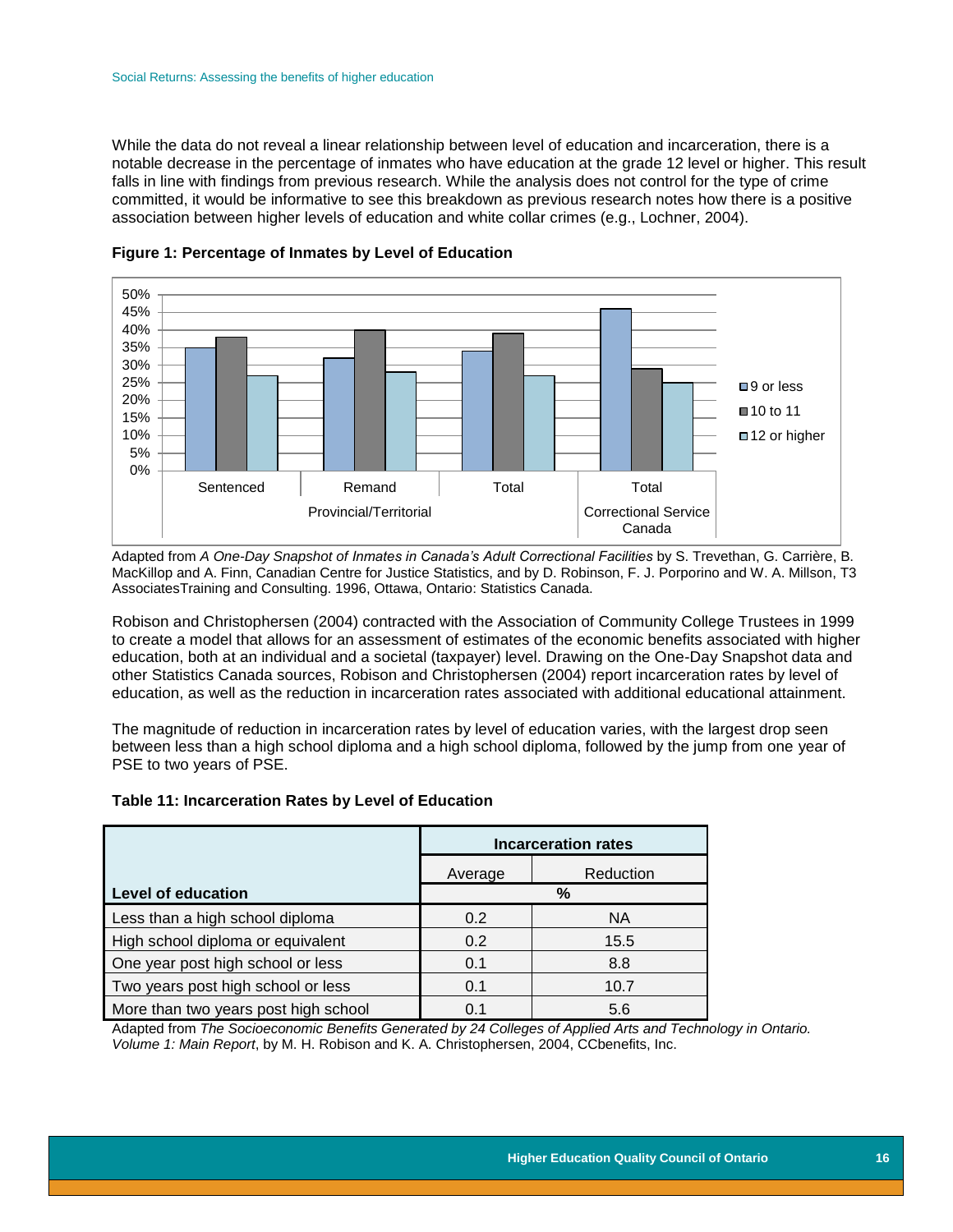More recent but less detailed data are found in *Adult Correctional Statistics in Canada, 2010/11*. This report notes that three Canadian provinces (Saskatchewan, New Brunswick, and Newfoundland and Labrador) captured and reported offenders' level of education at the time of admission to sentenced custody. While the three provinces represent only 7.7% of those in custody<sup>5</sup>, there is little reason to assume that the pattern found in the three provinces deviates significantly from that in other provinces. The aggregated provincial data for Saskatchewan, New Brunswick, and Newfoundland and Labrador show that just under half of offenders (44%) aged 25 years or older at the time of admission had not completed high school, which was dramatically higher than the general population (21%) (Canadian Centre for Justice Statistics, 2012).

## <span id="page-18-0"></span>**Welfare and Unemployment**

When examining unemployment rates<sup>6</sup> by level of education, some clear trends can be identified. Looking at a ten-year span of time, a consistent trend in the rank order of unemployment rates by level of education can be observed. University graduates consistently report the lowest unemployment rates and, perhaps unexpectedly, high school graduates with some PSE report the highest. During the recession, the unemployment rates for high school graduates with and without some PSE were approximately equal but began to deviate during the recovery period, with high school graduates without some PSE faring better.

As noted in the literature review, the recent recession had a different impact on individuals' unemployment rates depending on their level of education. University graduates were least affected, while those with college education were affected to a greater extent but still fared better than high school graduates. The unemployment rates of high school graduates with some PSE increased steadily between 2008 and 2011, and it was not until 2012 that the rate decreased.



#### <span id="page-18-1"></span>**Figure 2: Unemployment Rate by Level of Education (aged 25-64 years), 2002-2012**

Source: Statistics Canada, Labour Force Survey (282-0004)

 $\overline{a}$ 

 $5$  Custody includes sentenced custody, remand and other forms of temporary detention (or a combination thereof).

<sup>&</sup>lt;sup>6</sup> Defined as the number of unemployed individuals divided by the number of individuals in the labour force (working or looking for a job).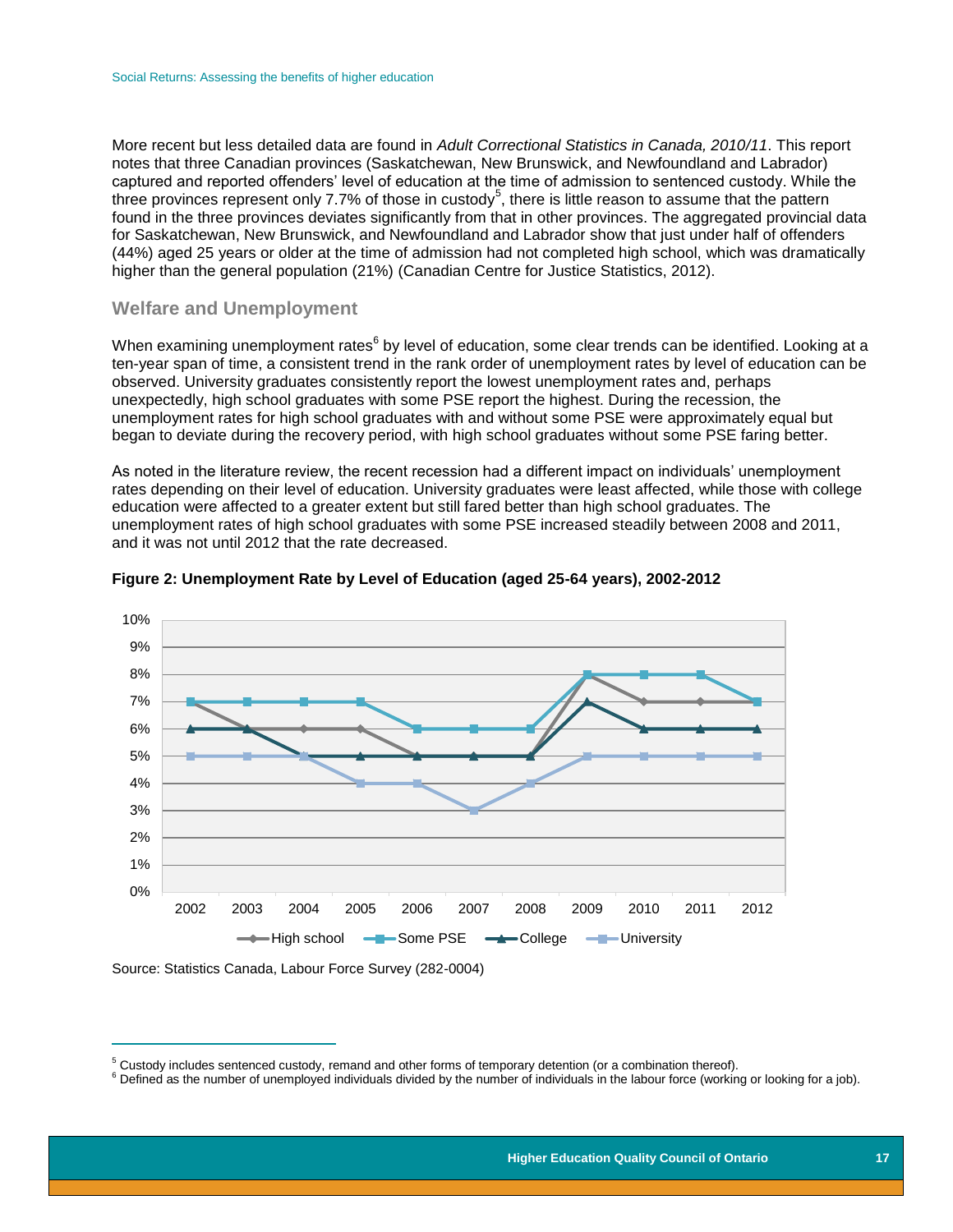Table 12 below replicates one found in Robison and Christophersen's (2004) report and shows the probabilities of individuals applying for employment insurance (EI) and/or social assistance by educational attainment level. There is a clear association between educational attainment and assistance, whereby as education increases, the proportion of individuals receiving assistance – be it welfare or EI – decreases.

<span id="page-19-2"></span>**Table 12: Social Assistance and Unemployment by Level of Education**

|                                         | <b>Social assistance</b> |           | <b>Unemployment</b> |           |
|-----------------------------------------|--------------------------|-----------|---------------------|-----------|
|                                         | Average                  | Reduction | Average             | Reduction |
| <b>Level of education</b>               | %                        |           | %                   |           |
| Less than a high school diploma         | 11.2                     | <b>NA</b> | 11.2                | <b>NA</b> |
| High school diploma or equivalent       | 8.6                      | 23.0      | 8.3                 | 25.9      |
| One year post high school or less       | 7.4                      | 14.4      | 6.9                 | 16.9      |
| Two years post high school or less      | 6.0                      | 18.6      | 5.4                 | 22.4      |
| More than two years post high<br>school | 5.4                      | 10.6      | 4.6                 | 13.4      |
|                                         |                          |           |                     |           |

Adapted from *The Socioeconomic Benefits Generated by 24 Colleges of Applied Arts and Technology in Ontario. Volume 1: Main Report*, by M. H. Robison and K. A. Christophersen, 2004, CCbenefits, Inc.

Overall, the data on unemployment and social assistance highlights that education is associated with better outcomes.

### <span id="page-19-0"></span>**Income**

While annual personal income does not fall into the realm of social returns it is important to draw attention to the relationship between education and income as it can be thought to play a mediating role. Figure 3 demonstrates that there is a linear relationship between median earnings and educational attainment.

<span id="page-19-1"></span>

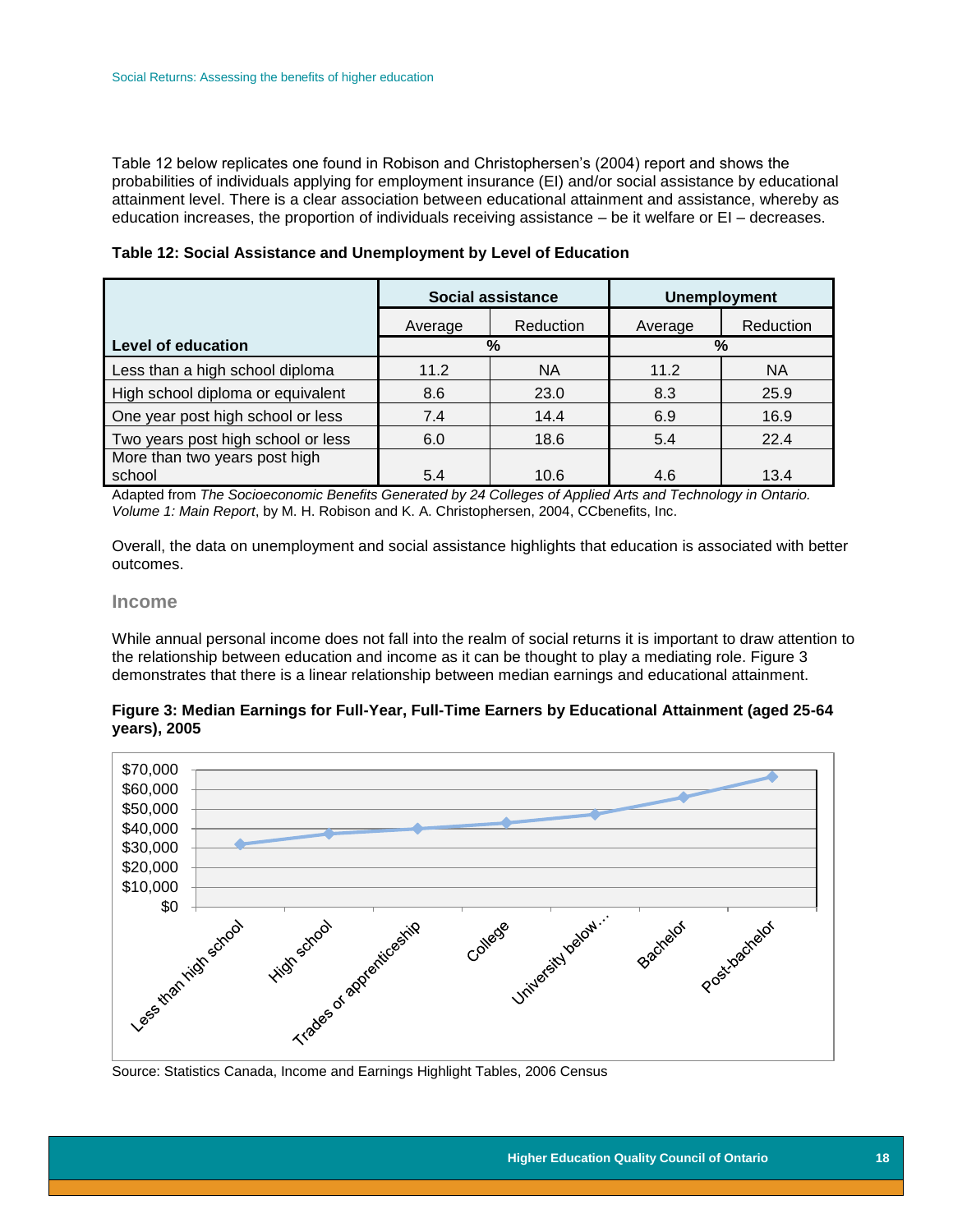Income was controlled when assessing the relationship between charitable giving and education as it is a clear mediating variable. However, income was not controlled in any other analysis presented in this paper. Interestingly, while a clear linear relationship is found between education and income, the same does not hold true for the relationship between education and the social returns examined. Rather, there seems to be a clear breakpoint –high school education or less. This is not to suggest that income is irrelevant to our understanding of social returns but rather that it cannot solely explain the social returns to education.

## <span id="page-20-0"></span>**Conclusion**

This paper examines existing research that considers the social returns associated with education and presents new analyses of data relevant to social returns in the Canadian context. Two clear messages emerge.

First, it is important to move beyond the economic realm when estimating the benefits associated with education. All too often, individuals and society at large focus on the economic benefits of education but fail to recognize that returns are much broader. While shorter-term economic gains may seem more compelling because they are more immediate and tangible, long-term gains such as improved health outcomes are equally important.

Second, while no consistent pattern was found between level of education and the social returns examined, for the most part there is a clear dividing line between those with no more than a high school diploma and those with some form of PSE. It appears that individuals are more likely to reap social returns if they pursue some type of higher education.

Research suggests that individuals who have been to college or university are more likely to volunteer, donate money and vote, have lower unemployment rates and are less likely to require social assistance. So perhaps it is not surprising that happiness and life satisfaction also tend to increase with education.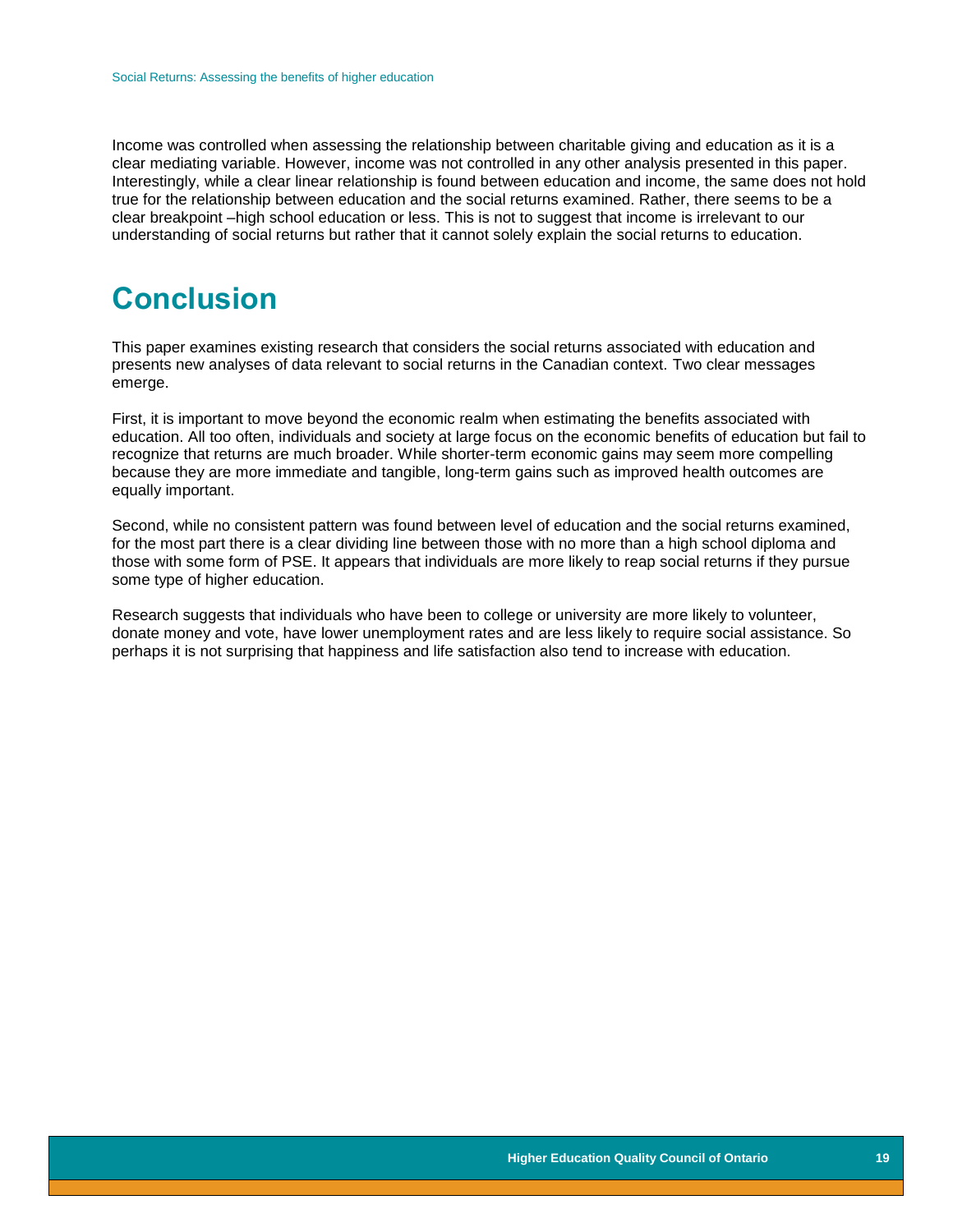## <span id="page-21-0"></span>**References**

- Barrett, G. F. (2000). The effect of educational attainment on welfare dependence: Evidence from Canada. *Journal of Public Economics, 77*(2), 209-232.
- Beaudry, P., Green, D. A., & Sand, B. (2013). *The great reversal in the demand for skill and cognitive tasks*. NBER Working Paper No. 18901. Cambridge, MA: National Bureau of Economic Research.
- Berger, M. C., & Leigh, J. P. (1989). Schooling, self-selection, and health. *Journal of Human Resources*, *24*(3), 433-455.
- Behrman, J. R., & Wolfe, B. L. (1987). How does mother's schooling affect family health, nutrition, medical care usage, and household sanitation? *Journal of Econometrics*, *36*(1-2), 185-204.
- Canadian Centre for Justice Statistics. (2012). *Adult correctional statistics in Canada, 2010/11*. Ottawa: Statistics Canada. Catalogue No. 85-002-X.
- Canadian Education Statistics Council. (2012). *Education indicators in Canada: Report of the pan-Canadian education indicators program.* Ottawa: Statistics Canada. Catalogue No. 81-582-X.
- Carnevale, A. P., Smith, N., & Strohl, J. (2010). *Help wanted: Projections of jobs and education requirements through 2018*. Washington, DC: Georgetown University Center on Education and the Workforce.
- Central Intelligence Agency. (2012). The World Factbook: Canada. Updated April 10, 2013. Retrieved from <https://www.cia.gov/library/publications/the-world-factbook/geos/ca.html>
- Davies, J. (2002). *Empirical evidence on human capital externalities*. Paper prepared for the Tax Policy Branch, Department of Finance, Government of Canada. Mimeo, Department of Economics, University of Western Ontario, February 2002.
- Dee, T. S. (2004). Are there civic returns to education? *Journal of Public Economics, 88*(9-10), 1697-1720.
- Curtis, J., Grabb, E., Perks, T., & Chui, T. (2008). Political involvement, civic engagement, and social inequality. In E. Grabb & N. Guppy (eds.), *Social Inequality in Canada: Patterns, Problems and Policies* (pp. 409-28). Fifth edition. Toronto: Pearson.
- Feinstein, L. (2002). *Quantitative estimates of the social benefits of learning, 2: Health (depression and obesity)*. Wider benefits of learning research report 6. London, UK: Centre for Research on the Wider Benefits of Learning.
- Grossman, M. (1975). The correlation between health and schooling. In N. E. Terleckyj (ed.), *Household Production and Consumption* (pp. 147-211). New York: Columbia University Press for the National Bureau of Economic Research.
- Grossman, M., & Theodore J. (1989). Socio-economic status and health: A personal research perspective. In J. Bunker, D. Genby & B. Kehrer (eds.), *Pathways to Health: The Role of Social Factors* (pp. 139-162). Menlo Park, CA: Kaiser Foundation.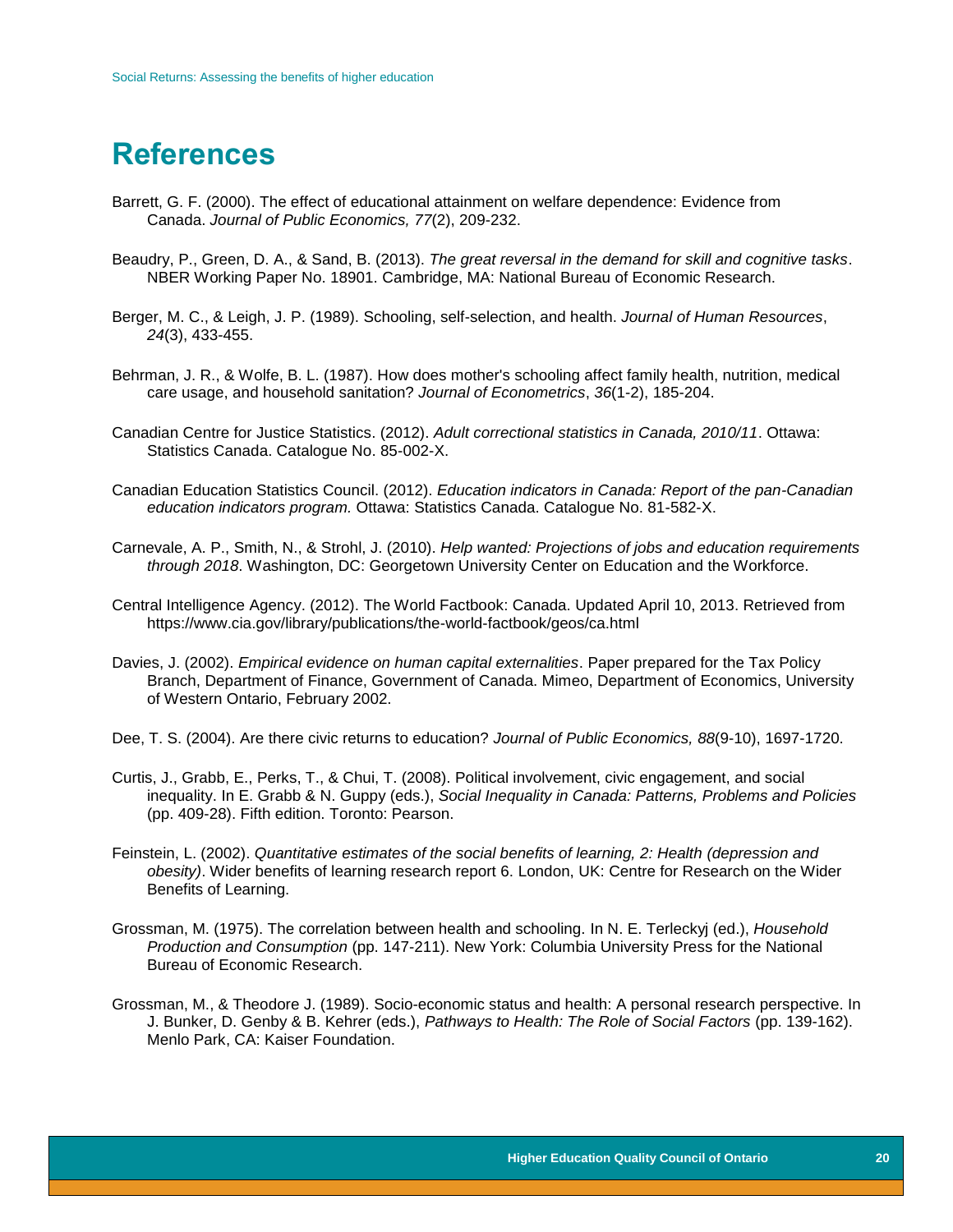- Higher Education Quality Council of Ontario. (2013). *Performance indicators: A report on where we are and where we are going*. Toronto: Higher Education Quality Council of Ontario.
- Hodgkinson, V., & Weitzman, M. (1988). *Giving and volunteering in the United States: Findings from a national survey*. Washington, DC: Independent Sector.
- Hout, M. (2012). Social and economic returns to college education in the United States. *Annual Review of Sociology, 38*, 379-400.
- Lleras-Muney, A. (2005). The relationship between education and adult mortality in the United States. *Review of Economic Studies, 72*(1), 189-221.
- Lochner, L. (2004). Education, work, and crime: A human capital approach. *International Economic Review, 45*(3), 811-843.
- Lochner, L., & Moretti, E. (2004). The effect of education on crime: Evidence from prison inmates, arrests, and self-reports. *The American Economic Review, 94*(1), 155-189.
- Mazumder, B. (2007). *How did schooling laws improve long-term health and lower mortality?* Chicago, IL: Federal Reserve Bank of Chicago.
- McMahon, W. W. (1999). *Education and development: Measuring the social benefits*. Oxford, UK: Oxford University Press.
- McMahon, W. W. (2000). *The impact of human capital on non-market outcomes and feedbacks on economic development*. Paris: OECD.
- Micholas, A.C. (2007). Education, happiness and wellbeing. *Social Indicators Research, 87*(3), 347-366.
- Milligan, K., Moretti, E., & Oreopoulos, P. (2004). Does education improve citizenship? Evidence from the United States and the United Kingdom. *Journal of Public Economics, 88*(9-10), 1667-1695.
- Miner, R. (2010). *People without jobs, jobs without people*. Toronto: Miner Management Consultants.
- Mirowsky, J., & Ross, C. (2003). *Education, social status, and health*. New York: Walter de Gruyter.
- National Council of Welfare. (1998). *Profiles of welfare: Myths and realities: A report by the National Council of Welfare*. Ottawa, ON: Public Works and Government Services Canada. Catalogue No. H68-44/1998E.
- National Council of Welfare. (2012). *Poverty profile: Special edition*. Ottawa : Author. Catalogue No. HS51- 2/2012SE-PDF.
- Oreopoulos, P., & Salvanes, K. G. (2011). Priceless: The nonpecuniary benefits of schooling. *Journal of Economic Perspectives, 25*(1), 159-184.
- Owens, J. (2004). *A Review of the Social and Non-Market Returns to Education*. Wales, UK: Education and Learning Network.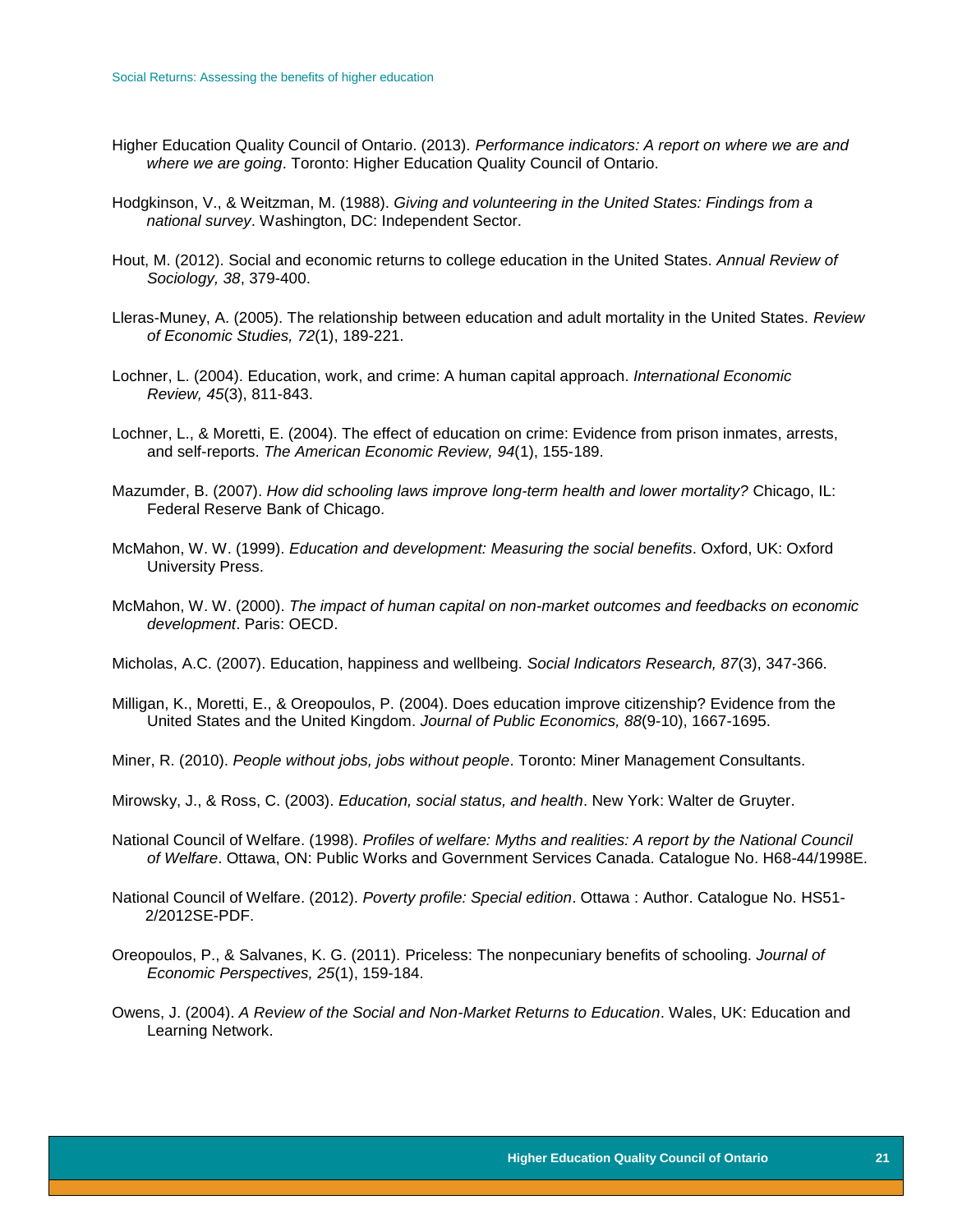- Pallas, A. (2001). The Effects of Schooling on Individual Lives. In M. Hallinan (ed.), *Handbook of the Sociology of Education* (pp. 499-525). New York: Kluwer/Plenum.
- Riddell, W. C. (2004). *The social benefits of education: New evidence on an old question*. Paper prepared for Taking Public Universities Seriously, University of Toronto, December 3-4, 2004.
- Riddell, W. C., & Song, X. (2009). *The causal effects of education on adaptability to employment shocks: Evidence from the Canadian labour market*. Working Paper No. 8. Vancouver: Canadian Labour Market and Skills Researcher Network.
- Robison, M. H., & Christophersen, K. A. (2004). *The socioeconomic benefits generated by 24 colleges of applied arts and technology in Ontario*. Volume 1: Main report. Moscow, ID: CCbenefits, Inc.
- Sampson, R. J., Raudenbush, S. W., & Earls, F. (1997). Neighborhoods and violent crime: A multilevel study of collective efficacy. *Science*, *227*, 918-923.
- Sheeran, P., Abrams, D., & Orbell, S. (1995). Unemployment, self-esteem, and depression: A social comparison theory approach. *Basic and Applied Social Psychology, 17*(1/2), 65-82.
- Stacey, N. (1998). Social benefits of education. *The Annals of the American Academy of Political and Social Science, 559*(1), 54-63.
- Stephens, M. Jr., & Yang, D.-Y. (2013). *Compulsory education and the benefits of schooling*. Working Paper No. 19369. Cambridge, MA: National Bureau of Economic Research.
- Witte, A. D. (1997). Crime. In J. Behrman & N. Stacey (eds.), *The Social Benefits of Education* (pp. 219-246). Ann Arbor, MI: University of Michigan Press.
- Wolfe, B. L., & Behrman, J. R. (1982). Determinants of Child Mortality, Health, and Nutrition in a Developing Country. *Journal of Development Economics*, *11*(October), 163-194.
- Wolfe, B., & Zuvekas, S. (1997). Nonmarket Outcomes of Schooling. *International Journal of Education Research*, *27*, 491-501.
- Yang, Y. (2008). Social inequalities in happiness in the United States, 1972-2004: An age-period-cohort analysis. *American Sociological Review*, *73*(2), 204-226.